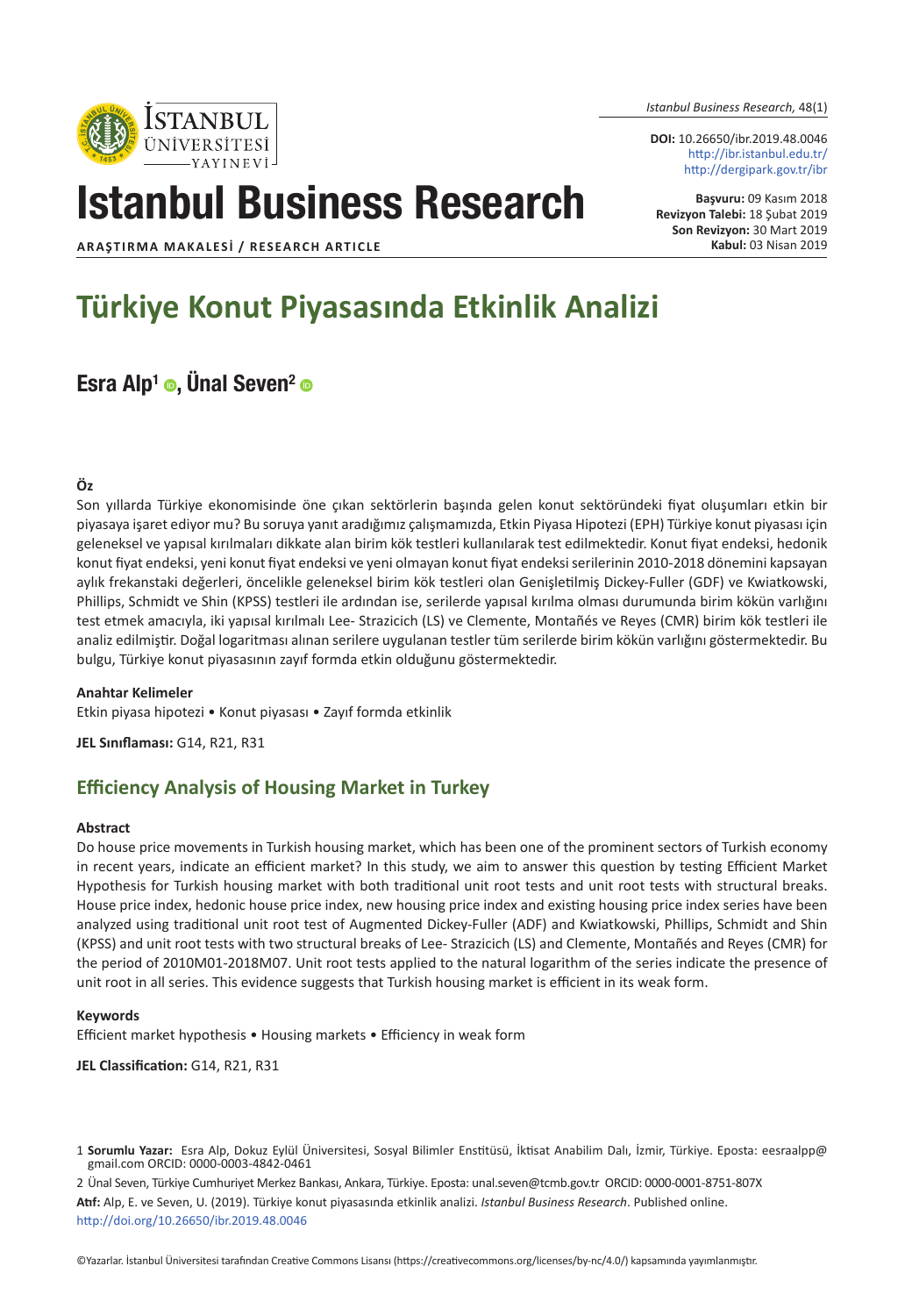### *Extended Summary*

A market in which prices always "fully reflect" the available information is called "efficient". According to Fama (1970), there are three types of efficiency. First, weak form tests, in which the information set is just historical prices. Second, semi-strong form tests, in which the concern is whether prices efficiently adjust to other information that is obviously publicly available (i.e., announcements of annual earnings, stock splits, etc.). Third, strong form tests, concerned with whether the given investors or groups have monopolistic access to any information relevant to pricing formation. In the relevant literature, there are several studies which have addressed Efficient Market Hypothesis by testing different markets. Some of these studies focused on stock markets, foreign exchange markets, several commodity markets, and crypto currency markets. Additionally, a number of researchers have examined the housing markets as well. Housing wealth accounts for the highest proportion of non-financial wealth owned by households. Therefore, the house is an investment good as well as a consumer good. Houses may provide wealth stock, an increase in loan facilities and rent gains. Hence, house prices may affect the wealth of homeowners and so it becomes significant to analyze whether historical prices fully reflect all available information and whether making profit above the average price is possible or not. The statistics on the Turkish housing market provided by the Turkish Statistical Institute (i.e., home ownership ratio, change in the number of households, number of first-time buyers) indicate that households' demand may reflect an investment motive other than buying just for consumption. To the best of our knowledge, no previous study has investigated the efficiency of the Turkish housing market and in this context, our study fills the gap in the literature.

The key research question of this study is whether or not the Turkish housing market, which has been one of the prominent sectors of the Turkish economy in recent years, is an efficient market. We aim to answer this question by testing the Efficient Market Hypothesis in weak form for the Turkish housing market. With this purpose, we utilized both traditional unit root tests and unit root tests with structural breaks. Our dataset consists of the House price index, hedonic house price index, new housing price index and existing housing price index series, provided by the Central Bank of the Republic of Turkey (CBRT). Our sample covers the 2010M01-2018M07 period. We employed the traditional unit root test of Augmented Dickey-Fuller (ADF) and Kwiatkowski, Phillips, Schmidt and Shin (KPSS) and unit root tests with two structural breaks of Lee- Strazicich (LS) and Clemente, Montañés and Reyes (CMR). The CMR unit-root test classifies structural breaks into two types. In a model with additive outliers (AO model), changes are assumed to take place rapidly, allowing for a break in the slope. In a model with innovative outliers (IO model), changes are assumed to take place gradually and allow for a break both in intercept and slope. In both LS and CMR unit root tests structural breaks are determined as endogenous. Unit root tests were applied to the natural logarithm of the series.

The results of both the traditional unit root tests and unit root tests with structural breaks, indicate the presence of unit root in all series, that is, all unit root tests' results are consistent with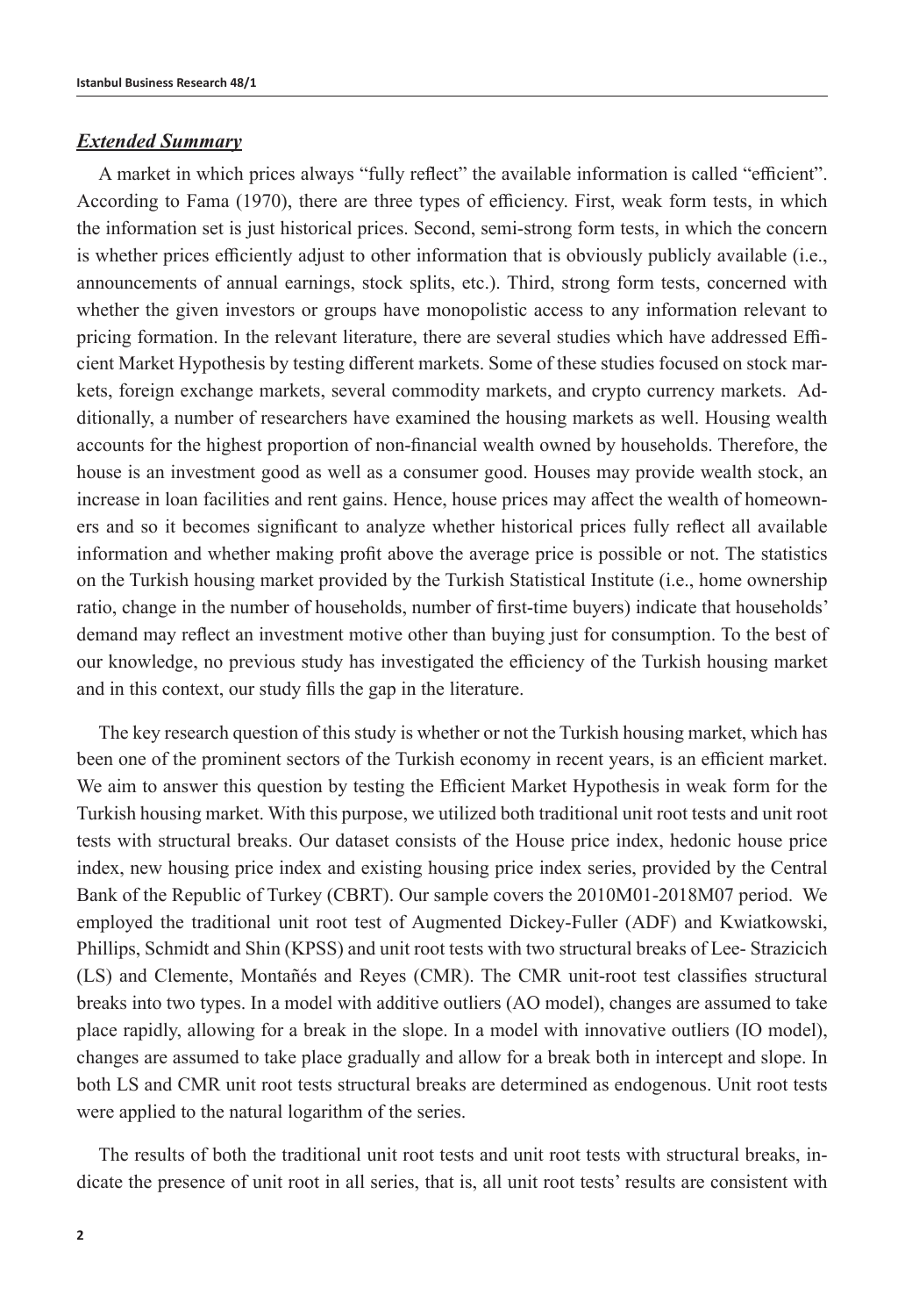each other. Structural break dates were different in the LS and CMR tests and also the dates in the AO model varied from the IO model. A possible explanation for this difference may be related to different assumptions of the models. There are various factors that cause structural breaks in the series which affect housing supply and demand. For instance, financial wealth, construction costs, access to housing (mortgage) credits, volatility of interest rates and households' expectations on future prices and interest rates may affect housing supply and demand which thus dominates price variations in the housing market.

Consequently, the overall results imply that prices in the Turkish housing market follow a random walk This evidence suggests that the Turkish housing market is efficient in its weak form. This is an important issue for future research. A further study with more focus on testing the semistrong form and strong form of efficiency is therefore suggested.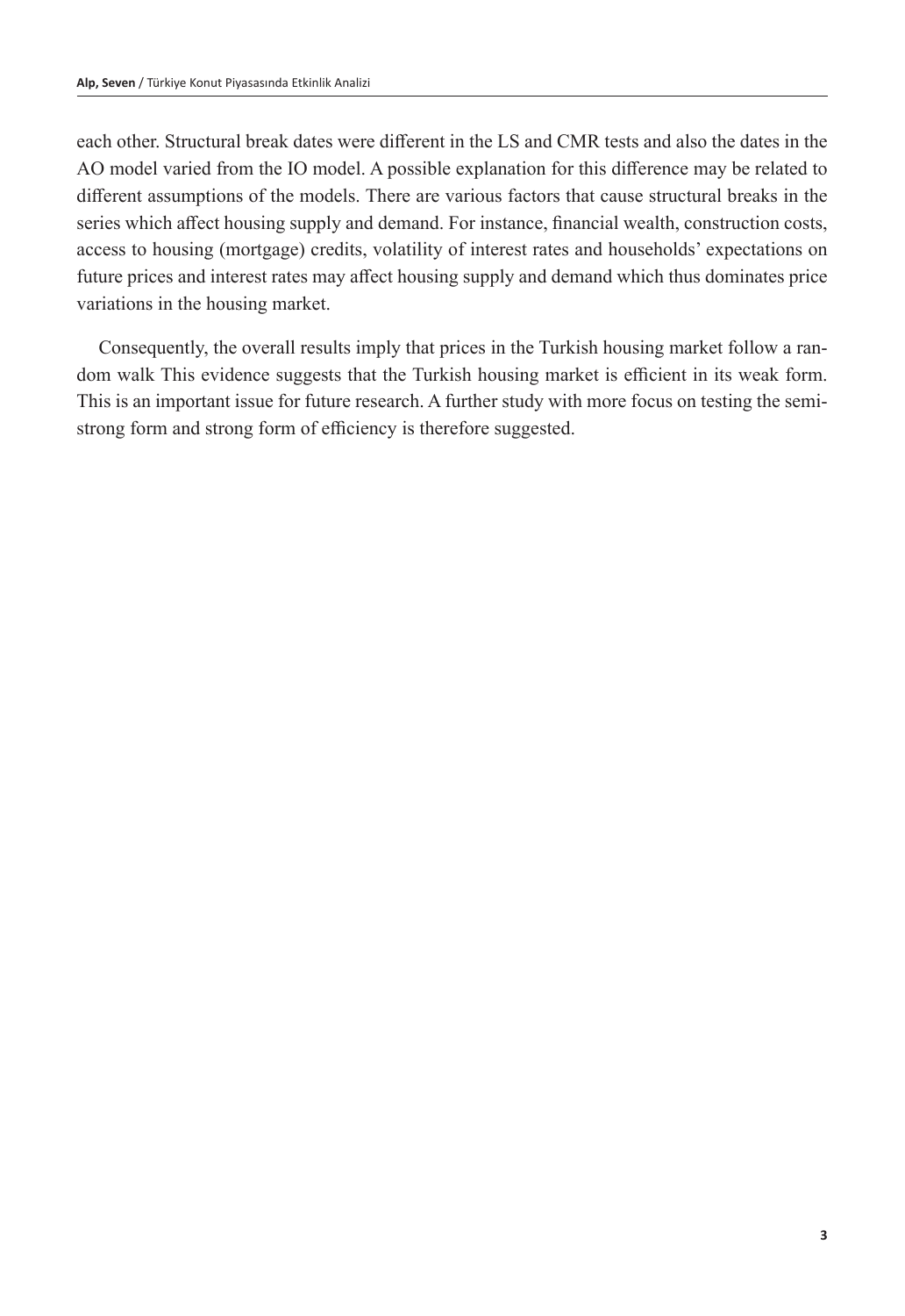# **Türkiye Konut Piyasasında Etkinlik Analizi**

Yatırımcıların nihai hedefi, tasarruflarının değerini çeşitli yatırım araçlarının alım satım işlemleri aracılığıyla, minimum risk maksimum getiri prensibiyle artırmaktır. Söz konusu yatırım araçları finansal ya da finans dışı olabilmektedir. Finansal yatırım araçları sahibine, mevduat, devlet tahvili ve özel sektör tahvilleri, hazine bonosu gibi sabit bir getiri ya da hisse senedi, fonlar, dövizler gibi değişken bir getiri sağlamaktadır.

Yatırımcıların tasarruflarını değerlendirebilecekleri birçok alternatif arasında, yukarıda sayılanlara ek olarak, altın, forex, bitcoin, gayrimenkul, repo, bireysel emeklilik gibi farklı seçenekler de söz konusu olmaktadır. Bunların arasında finansal olmayan bir yatırım aracı olan gayrimenkul, ağırlıklı olarak dayanıklı tüketim malı olmakla birlikte yatırım malı olma işlevine de sahiptir. Kira getirisi, yap-sat projelerinin sağladığı ekstra getiriler, konut fiyatlarındaki dalgalanma nedeniyle alım satım fiyatları arasındaki farktan elde edilen sermaye kazancı , ayrıca gayrimenkul sertifikaları gibi finansal bir enstrümana dönüştürülerek elde edilebilen kar payları, yine hisse senetleri borsada işlem gören gayrimenkul yatırım ortaklıklarının varlığı, gayrimenkul türleri arasında özellikle konutun yatırımcılar tarafından ilgi görmesini sağlamaktadır.

Yatırımcıların, etkin bir piyasada geçmiş fiyat hareketlerinden yola çıkarak gelecekte oluşabilecek fiyatları önceden tahmin edemeyeceğini ileri süren Etkin Piyasa Hipotezi (EPH) görüşü "fiyatların erişilebilir olan tüm bilgiyi tam olarak yansıttığını" ve bu nedentamamen rassal bir biçimde oluşmaktadır ve gelecekte oluşacak fiyatları önceden tahmin etmek mümkün değildir. Fama (1970) tarafından ileri sürülen hipoteze göre hisse senedi fiyatlarındaki değişim üç gruba ayrılmaktadır: (i) Zayıf etkin piyasa hipotezi (ii) Yarı güçlü etkin piyasa hipotezi (iii) Güçlü etkin piyasa hipotezi. Zayıf etkin piyasa hipotezine göre etkin olan bir piyasada fiyat hareketlerinin rassal yürüyüş göstermesi beklenmekte ve hipotez birim kök testleri ile ampirik olarak test edilmektedir. Söz konusu hipotezin ampirik olarak test edildiği çok sayıda çalışma mevcuttur ve bulgular ağırlıklı olarak hipotezi desteklemektedir. Hisse senedi ve döviz piyasalarına ek olarak farklı türdeki birçok piyasanın etkinliği de EPH'ye dayanarak analiz edilmektedir. Yatırım araçlarının işlem gördüğü piyasaların etkin olup olmaması, yatırımcıların hem kazançlarının hem de kayıplarının ortalamanın üstünde gerçekleşme olasılığının değerlendirilmesi açısından büyük bir öneme sahiptir. Türkiye'de son yıllarda ön plana çıkan

le, yatırımcıların piyasalarda ortalamanın üstünde (aşırı) getiri elde etmesinin mümkün olmadığını savunmaktadır. Buna göre, fiyatlar geçmiş fiyatlardan bağımsız olarak

konut sektöründeki katılımcıların bir bölümünün, konut alım satımını, kendi barınma ihtiyacının ötesinde, servet biriktirme ve yatırım yapma gibi tüketim dışı güdülerle yaptığına ilişkin çeşitli göstergeler bulunmaktadır. Konut arz ve talebi, konut sahiplik oranları gibi çeşitli göstergeler aracılığıyla incelenen konut piyasasında öncelikli olarak dikkat çeken bulgu; konut satışlarında yıllar içinde artış olduğu gözlenirken, konut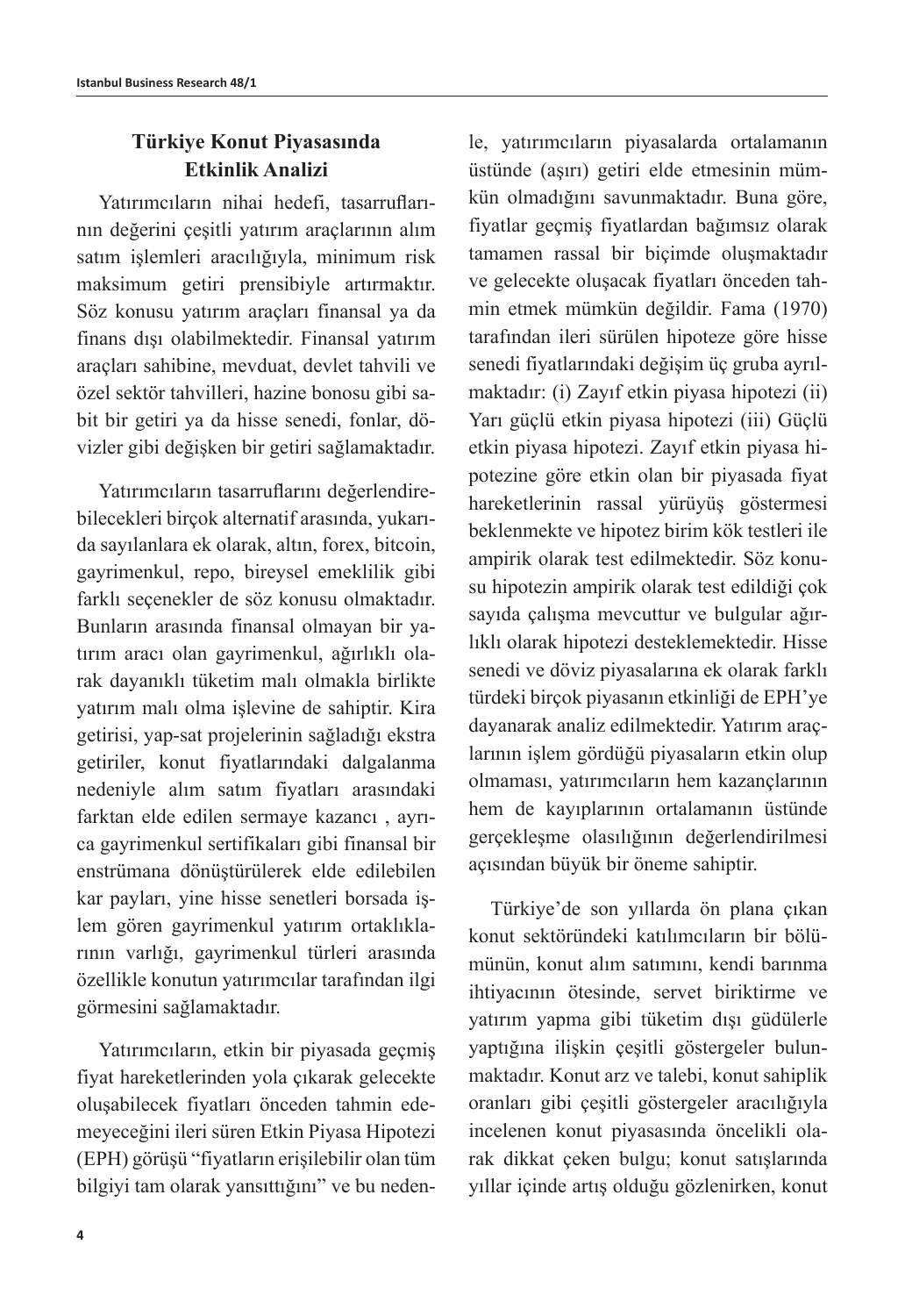sahiplik oranlarının özellikle orta ve düşük gelir grupları için azalış1 göstermesidir. Bu durum konut piyasasında işlem yapanların çoğunluğunun konut sahibi olduğunu, işlemlerin belli bir bölümünün spekülatif amaçlarla yapılmış olabileceğini ve bu kapsamda da konutun yatırım aracı işlevininin son yıllarda önem kazanmış olabileceğini düşündürmektedir.

Bu çalışmanın konusunu, Türkiye'de konut piyasasında yatırım yapan katılımcılar açısından aşırı getiri elde etme durumunun söz konusu olup olamayacağının, bir başka deyişle piyasanın etkin bir piyasa olup olmadığının araştırılması oluşturmaktadır. Literatürde Türkiye konut piyasası ile ilgili farklı araştırmalar yapılmış olmakla birlikte, (örn. bkz. Hepşen ve Kalfa, 2009; Coşkun, 2016a) EPH çerçevesinde bir etkinlik analizi çalışması bulunmamaktadır. Bu anlamda çalışmamız Türkiye konut piyasasının etkinliğini EPH çerçevesinde bütüncül olarak araştıran ilk çalışmadır. Çalışmada, konut piyasasını temsil etmek üzere konut fiyat endeksi, hedonik konut fiyat endeksi, yeni konut fiyat endeksi ve yeni olmayan konut fiyat endeksi kullanılırken, 01/2010-07/2018 dönemi için aylık frekanstaki endeks verileri Türkiye Cumhuriyet Merkez Bankası'nın veri tabanından elde edilmiştir. Geleneksel ve yapısal kırılmalara izin veren birim kök testlerinin kullanıldığı analizlerde, Türkiye konut piyasasının 2010-2018 döneminde zayıf formda etkin bir piyasa olduğu sonucuna ulaşılmıştır. Buna göre, Türkiye'de konut sektörü yatırımcılarının geçmiş fiyat hareketlerini kullanılarak konut piyasasında ortalamanın üstünde getiri elde edemeyeceği görülmektedir.

Çalışmanın devam eden bölümleri şu şekilde sıralanmıştır. Türkiye'de konutun yatırım aracı olarak nasıl değerlendirildiğine ilişkin bilgi ve görüşler ikinci bölümde aktarılmaktadır. Üçüncü bölümde, EPH görüşünün tarihsel gelişimi teorik literatür; hipotezin test edildiği çalışmalar ise ampirik literatür çerçevesinde sunulmaktadır. Dördüncü bölümde ise çalışmada kullanılan veri seti, ekonometrik yöntemler ve analizlerden elde edilen bulgulara yer verilirken sonuç bölümünde konut piyasasının etkinliği tartışılmaktadır.

# **Türkiye'de Konutun Yatırım Aracı Olma Fonksiyonu**

Hanehalkının barınma ihtiyacını gideren bir tüketim aracı olmasının yanı sıra, konutun bir yatırım aracı olarak da talep görmesinin başlıca nedeni sermaye kazancına ve kira getirisine sahip olmasıdır. Konut fiyatları, faiz oranı, bina inşaat maliyeti ve arsa maliyeti gibi değişkenlere bağlı olarak hareketlilik göstermekte, diğer yatırım araçlarında olduğu gibi bu fiyat değişimlerinden yararlanmak suretiyle sahibine sermaye kazancı sunmaktadır

Konutun hisse senedi ve tahvil gibi diğer yatırım araçlarından farklı olan yönü ise mülkiyet sahibinin, elinde bulundurduğu varlığın değerinin artması konusunda faaliyet olanağına sahip olmasıdır. Örneğin, bir hisse senedinin değerinde ancak şirketin

<sup>1</sup> Tüik verilerine göre medyan gelirin %60'ının altında olanlar için konut sahiplik oranı 2006-2017 döneminde %59 'dan %52'ye gerilemiştir (TÜİK, Gelir ve Yaşam Koşulları Araştırması, 2017).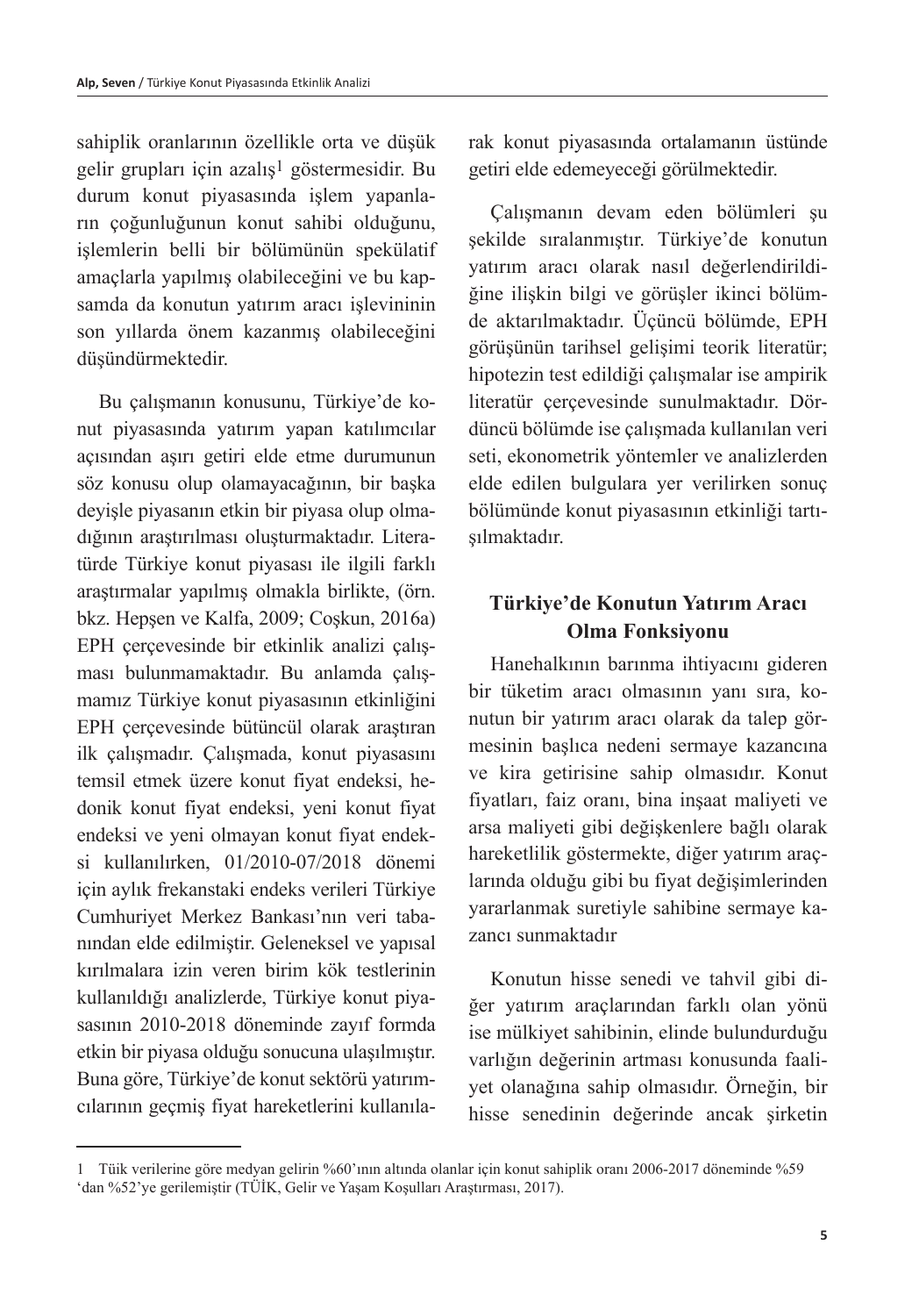mali durumundaki, endüstrinin ya da genel olarak ekonominin makro görünümündeki değişmeler etkili olurken eski ve yıpranmış bir konutun satın alınarak yenilenmesi, kat sayısının artırılması, bahçe ya da otopark eklenmesi gibi hedonik özelliklerinde değişiklikler yapılarak piyasa değerinin artırılması mümkün olabilmektedir. Konut sahipliği, mülkiyet sahibine elde edilebilecek getirinin bir maliyet karşılığında arttırılması imkânını vererek, yatırımcının kendi kazancı üzerinde daha fazla kontrol sahibi olduğunu hissetmesini sağlamaktadır. Tek başına bir ölçüt olarak ele alınamasa da, benzer psikolojik faktörlerin, konutu diğer yatırım araçlarından farklı kıldığı söylenebilir. Bununla birlikte Coşkun (2016b), konutun servet koruma aracı olduğu algısının ve değerini koruyacağı/artıracağı beklentisinin, tüketim amaçlı konut sahipliğinde bile potansiyel olarak belli bir yatırım güdüsünün oluşmasına neden olabileceğini ifade etmektedir.

Türkiye örneğinde, hanehalkı sayısı 2015-2017 döneminde %4,6 artarken, ilk kez satışı yapılan konut sayısı %10,2 artmıştır (TÜİK, 2017; 2018a)2. Toplam konut satışları ise aynı dönemde %9,3 artış göstermiştir. İlk kez satışı yapılan konut miktarındaki %10,2'lik artış, konut piyasasındaki mevcut stokun üzerine ilave olarak eklenen yeni arzı göstermektedir. Söz konusu ilave arz miktarı, potansiyel konut talebini oluşturan hanehalkının sayısındaki artış ile kıyaslandığında, arzın yaklaşık olarak talepten %5,6 daha fazla arttığı anlaşılmaktadır. Bu durum, konut sahiplik oranları ile birlikte değerlendirildiğinde, konut arzındaki artışın ağırlıklı olarak tüketim için mi, yoksa yatırım için mi talep edildiği konusunda bir ön fikir vermektedir. 2013-2016 dönemi için kurumsal olmayan nüfusun konut sahiplik oranları, konut satışları3 ve hanehalkı sayısındaki yüzdesel değişimler Grafik 1'de verilmiştir. Konut satışlarındaki artış, incelenen her dönem için, hanehalkı sayısındaki artıştan daha fazla olmasına rağmen, konut sahiplik oranının 2013 yılından bu yana azalıyor olması konutun hanehalkının tüketimi amacıyla değil daha yüksek oranda hâlihazırda konut sahibi olan kesim tarafından getiri elde etmek üzere, bir diğer deyişle yatırım amacıyla talep edilmiş olabileceğini ima etmektedir.

2013-2016 döneminde gerçekleşen konut satışlarındaki yüzdesel değişim ile konut sahiplik oranındaki yüzdesel değişim

<sup>2</sup> İlk satış, kat irtifakı/kat mülkiyeti almış bir konutun ev sahibi firma ya da kişi tarafından ilk defa satılmasıdır. (TÜİK, 2017. Konut Satış İstatistikleri http://www.tuik.gov.tr/PreTablo.do?alt\_id=1056. Erişim Tarihi, 30 Ekim 2018).

<sup>3</sup> TÜİK, hesaplama kuralları çerçevesinde konut satışlarını, konut edinme sebeplerine göre aşağıdaki gibi gruplandırmıştır; 1.Satış, 2.İpotekli satış, 3.Kat karşılığı temlik, 4.Kat mülkiyetli/kat irtifaklı taşınmazlarda ana gayrimenkule şuyulanan hissenin satışı, 5.Mahkeme kararı ile satış, 6.Satış suretiyle pay temliği, 7.Vesayet altındaki kişilerin mallarının tasarrufu, 8.Çıplak mülkiyet satışı ve 3. kişiye intifa devri, 9.İntifa hakkını üzerinde tutarak çıplak mülkiyet satışı, 10.İştirak ve paylı mülkiyette iştirakliye satış. Buna göre, ipotekli satışlar haricindeki tüm gruplar diğer satışlar kategorisinde ayrıca hesaplanmaktadır. İpotekli satış şu şekilde tanımlanmaktadır: Borçlanarak satın alınan konutun kredi teminatını oluşturmak için, yine aynı konutun teminat olarak gösterilmesidir. Borçlanma yoluyla konut edinilmesinin tüketim amacına yönelik olduğu varsayımından hareketle, Grafik 1'de yapılan analizde diğer satışlar dikkate alınmıştır.

<sup>(</sup>Kaynak: Tüik, 2017. Konut Satış İstatistikleri. İlk satış ve ikinci el satış ayrıntısında illere ve yıllara göre konut satış sayıları, 2013-2018. http://www.tuik.gov.tr/PreTablo.do?alt\_id=1056) (Erişim Tarihi, 30 Ekim 2018).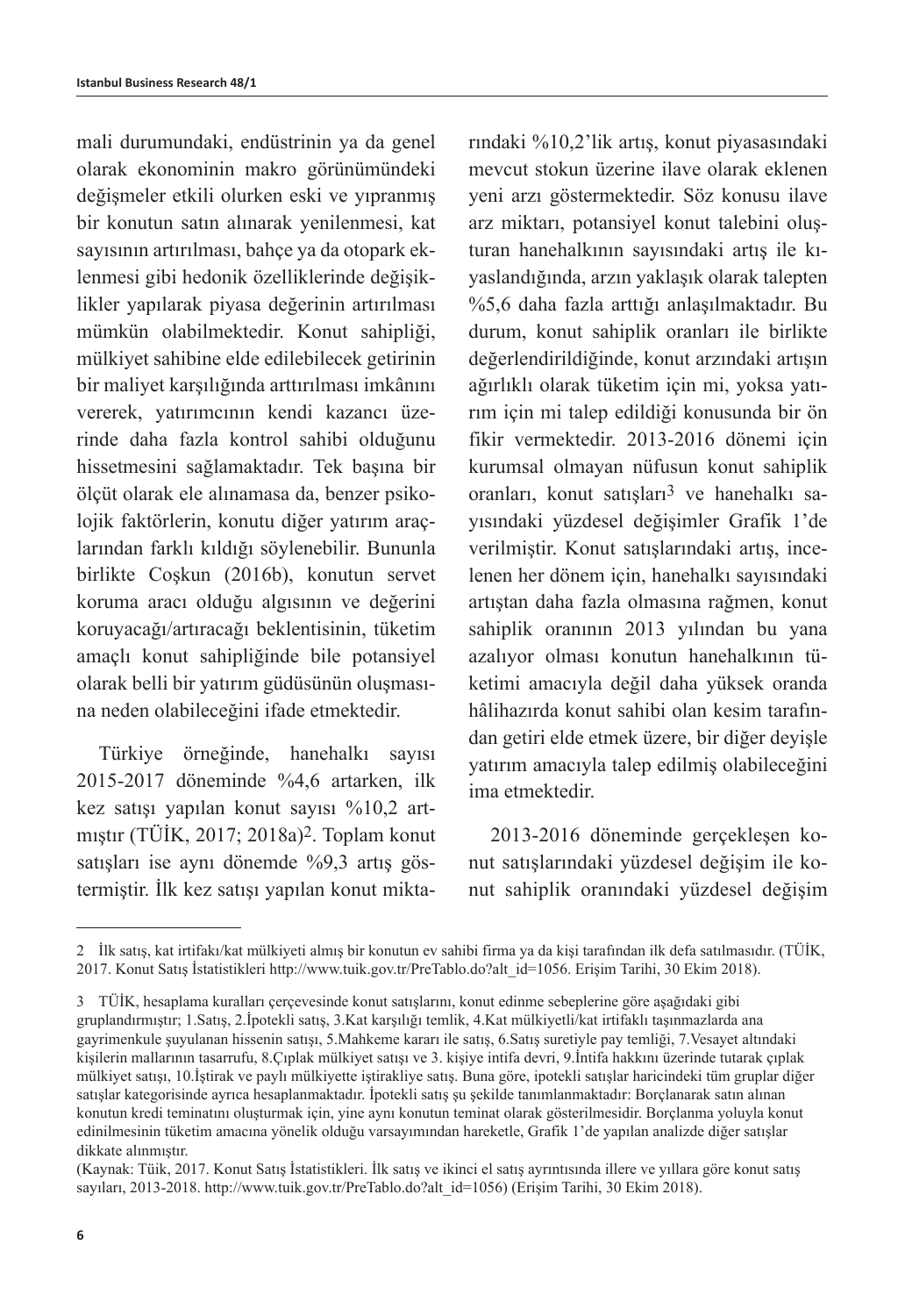birlikte değerlendirildiğinde, 2015 yılı hariç tüm dönemlerde konut satışları artarken aynı dönemde konut sahiplik oranlarının azalması dikkat çekmektedir (Grafik 1). Örneğin, 2014 yılında konut satışlarının (%10,2), konut sahiplik oranındaki azalışın (% 1,03) yaklaşık olarak 10 katı kadar artması, konutun, hâlihazırda mülkiyet sahibi olanlar tarafından, yine bir diğer mülkiyet sahibi olan kesime satılıyor olabileceğini düşündürmektedir. Bu durum, konut sahiplerinin birden fazla konutun alım-satımında bulunduğunu, bu işlemin motivasyonunun ise tüketimden daha çok yatırım olma olasılığını ön plana çıkarmaktadır.

İkamet amaçlı binalar için talep edilen yapı ruhsatları konut arzına ilişkin bir gösterge olurken; talebe ilişkin dikkate alınan yapı kullanma izin belgeleri ise, yeni konutlara olan talebi göstermektedir. Söz konusu değişkenlerin 2010-2018 dönemine ilişkin eğilimlerinin yer aldığı Grafik 2'de de görüldüğü üzere, yapı ruhsatlarının temsil ettiği yapılması planlanan yeni konut arzı,

yapı kullanma izin belgelerinin temsil ettiği talepten daha yüksek bir seyir izlemektedir.

İncelenen dönemde, konut satış hacmindeki (ipotekli satışlar hariç olmak üzere) ve konut arzının göstergesi olarak dikkate alınan yapı ruhsatlarındaki artış; konut talebinin göstergeleri olarak ele alınan hanehalkı sayısındaki ve yapı kullanma izin belgelerindeki artıştan daha fazladır. Ayrıca ilgili dönemde arzın talepten daha fazla arttığı çıkarımına ek olarak konut sahiplik oranının giderek azalması ve kiracılık oranlarının artması, Türkiye'de son yıllarda konutun önemli bir yatırım aracına dönüştüğünü gösteren diğer bir gösterge olarak düşünülebilir.

Konutun son yıllarda yatırım amacıyla da talep edilmiş olabileceğini düşündüren gelişmeler, bir yatırım aracı olarak konut fiyatlarının etkin bir piyasada belirlenip belirlenmediği konusunu da önemli bir hale getirmektedir. Bu nedenle hisse senedi, döviz, bitcoin ve emtialar gibi çeşitli varlıkların işlem gördüğü piyasalar gibi konut piyasasının da etkin işleyen bir piyasa olup olmadığı,



#### Grafik 1.

*Konut Sahiplik Oranındaki ve Konut Satışlarındaki Değişim (%)*

Kaynak: TÜİK, (2017, 2018b) gelir dağılımı ve yaşam koşulları istatistikleri ile konut satış istatistiklerinden yazarların kendi hesaplamaları.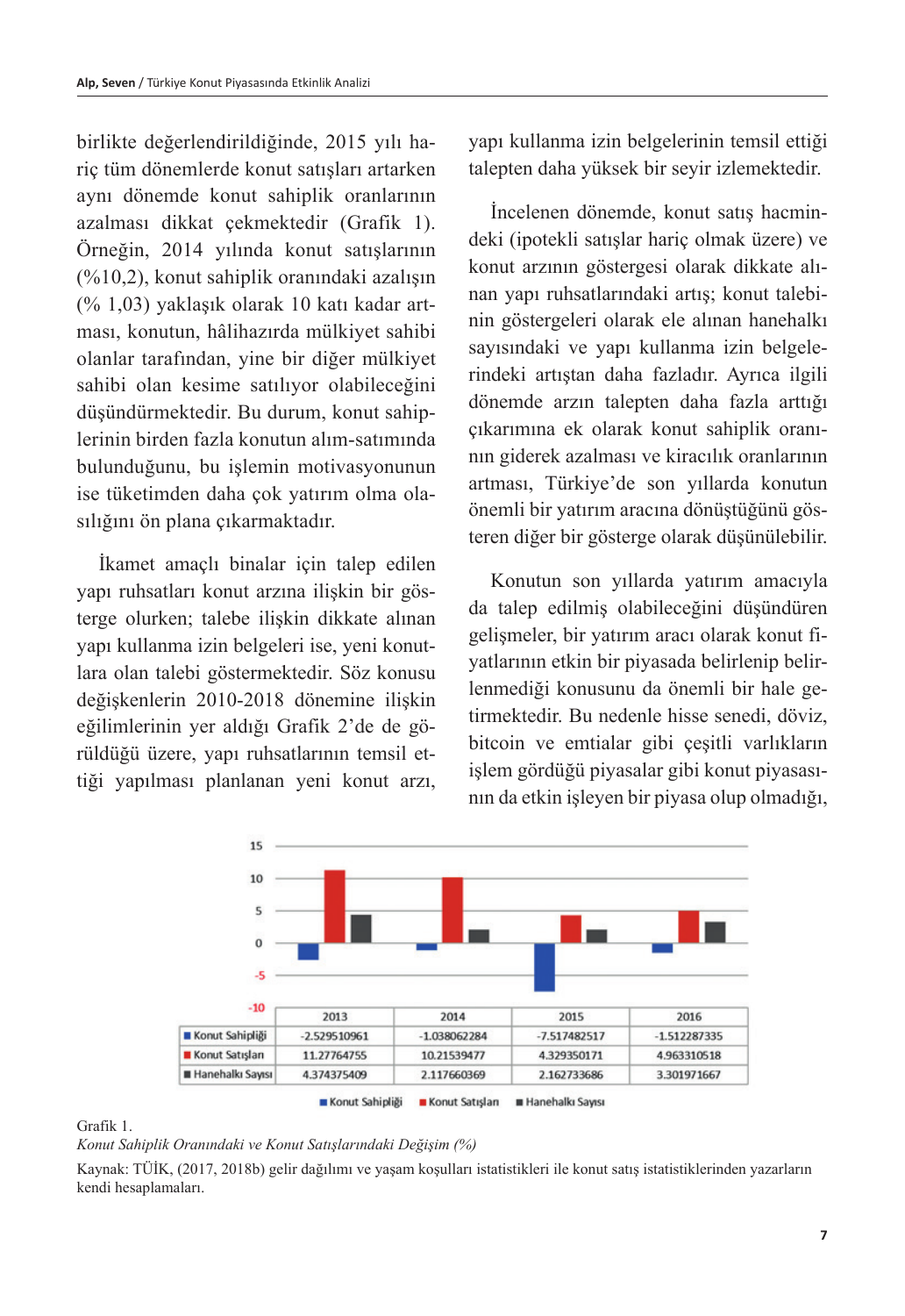

#### Grafik 2.

*Konut Arz ve Talebine İlişkin Göstergeler*

Kaynak: İnşaat İstatistikleri-Yapı Kullanma İzin Belgelerine Göre; İnşaat İstatistikleri-Yapı Ruhsatına Göre: İki ve Daha Fazla Daireli İkamet Amaçlı Binalar (Daire Sayısı)-Düzey. https://evds2.tcmb.gov.tr/index.php?/evds/serieMarket/ (Erişim Tarihi, 11 Ekim 2018).

bu piyasada ortalamanın üstünde getiri elde etmenin mümkün olup olmadığı, gelecekteki fiyatların geçmiş fiyatlardan yola çıkarak tahmin edilip edilemeyeceği gibi sorular önem taşımaktadır. Bu çalışma ile, , Fama (1970) tarafından önerilen zayıf formda etkin piyasa hipotezinin konut piyasası için test edilmesi amaçlanmış ve bulgular EPH çerçevesinde değerlendirilmiştir.

### **Literatür taraması**

## **Teorik literatür taraması**

Botanik bilimci Robert Brown 1828 yılında yayımladığı çalışmasında, bir sıvı içerisinde salınan polen parçacığının mikroskobik seviyede çok hızlı yer değiştirdiğini, düzensiz ve zikzak benzeri bir biçimde hareket ettiğini gözlemlemiştir. Brown, söz konusu çalışması ile sıvı molekülleri ve polen parçacığı arasında çok küçük bir zaman aralığında çok sayıda çarpışma olduğunu

ve bu nedenle polen parçacığının tamamen rassal bir hareket izlediğini tespit etmiştir. İlerleyen zamanlarda bu tür rassal hareketlerin açıklanması ve modellenmesi amacıyla yapılan çalışmalarda bu hareket Brown hareketi adını almıştır.

Brown'un yukarıda söz edilen çalışmasından sonra, Fransız bir banker olan Regnault (1863) bir hisse senedinin elde tutma süresi ne kadar uzun olursa fiyat değişimlerine bağlı olarak kazancın ya da kaybın da o ölçüde yüksek olduğunu gözlemlemiştir. Ayrıca çalışmasında, fiyat değişiminin zamanın karekökü ile doğru orantılı olarak değiştiği çıkarımında bulunmuştur. İngiliz fizikçi Lord Rayleigh (1880) tarafından ses titreşimleri üzerine yapılan çalışma ise rassal yürüyüş görüşünden bahsetmektedir. Rassal yürüyüş ve Brownian hareketinden açıkça bahseden bir diğer çalışma ise İngiliz filozof John Venn'e (1888) aittir. 1889 yılında ise George Gibson yayımladığı kitabında, açık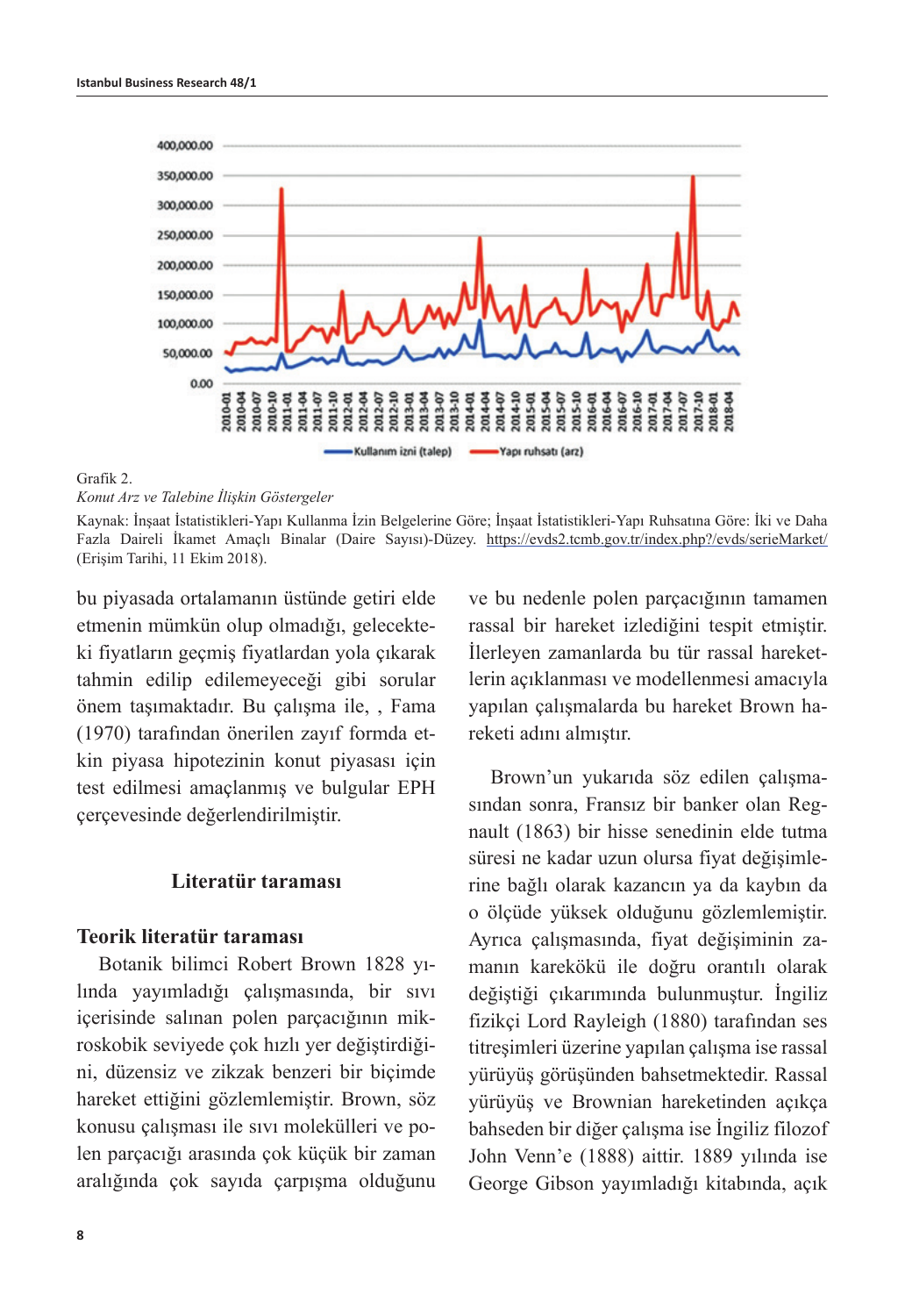bir piyasada tüm bilginin kamuya açık olması nedeniyle hisse senetlerinin fiyatlarının bu bilgileri içerecek bir biçimde oluştuğu savını dile getirerek etkin piyasalar kavramını tartışmaktadır (Sewell, 2011).

Albert Einstein (1905), Brown ile benzer biçimde, bir parçacığın kendisinden daha küçük moleküller içeren bir ortamda başlangıçta hareketsiz durumdayken, rassal bir biçimde gerçekleşen çarpmaların etkisiyle harekete geçtiğini ve bu hareketin izlediği yörüngenin Brown hareketi ile açıklanabileceğini öngörmüştür. Ayrıca bir parçacığın yer değiştirmesinin, geçen zamanın karekökü ile orantılı olduğunu ve bir Brownian parçacığın yörüngelerinin hafızasız ve hiçbir yerde diferensiyellenemez olduğu çıkarımında da bulunmuştur (Özkan ve Güngör, 2017).

Fransız matematikçi Louis Bachelier (1900) doktora tezinde hisse senedi fiyatları üzerine çalışmıştır. Hisse senedi fiyatını polen parçacığı ile, bu fiyatı piyasada alım satım yaparak hareket ettiren bireyleri ise moleküller ile ilişkilendirerek hisse senedi fiyat davranışını Brownian hareketi ile açıklamayı amaçlamıştır. Bachelier'a göre piyasada gerçekleşen küçük hareketler (alım ve satım işlemleri), hisse senedinin fiyatını yukarı ya da aşağıya yönde hareket ettirmekte ve hisse senedi fiyatları Brownian harekete benzer bir davranış göstermektedir.

Rassallığın modellenmesi konusunda yapılan çalışmalara, Brownian hareketin matematiksel temellerini oluşturan bir dizi çalışması ile Norbert Wiener (1923) katkı yapmıştır. Sonraki yıllarda yapılan çeşitli çalışmalar, (Uhlenbeck ve Ornstein 1930;

Kolmogorov 1931; Ito 1944) Brownian hareketi modelinin hem teorik hem de matematiksel boyutta geliştirilmesini sağlamıştır.

Keynes (1936) hisse senedi piyasasını bir güzellik yarışmasına benzeterek, birçok yatırımcının kararlarının ancak hayvansal içgüdüler ile açıklanabileceğini savunmuştur. Friedman (1953) ise, arbitraj durumuna göre, yatırımcıların alım satım stratejileri arasında korelasyon olması durumunda dahi etkin piyasaların varlığından söz edilebileceğini ifade etmektedir. Doğada rassal hareket gösteren çok sayıda olgunun açıklanabilmesi amacıyla, hem teorik hem matematiksel temellere dayanan modeller geliştirilmiştir. İktisatçılar ise, hisse senetlerinin fiyat hareketlerini açıklayabilmek, gelecekte oluşabilecek riskleri öngörebilmek ve kazançları arttırabilmek gibi amaçlarla, gelecekteki fiyatların tahminini sağlayabilecek teknik analizlere yoğunlaşmıştır. Ancak Kendall (1953) tarafından 22 fiyat serisinin ele alındığı bir çalışma, fiyat hareketlerinin birbirinden tamamen bağımsız olduğunu, bir başka deyişle rassal olarak gerçekleştiğini göstermiştir. Fiyat hareketleri arasında korelasyon olmaması, iktisatçılar ve yatırım danışmanları tarafından yapılan teknik analizler yardımıyla piyasalarda aşırı getiri elde etmenin mümkün olmadığı anlamına gelmektedir.

Etkin piyasa kavramı kendisinden daha önce yapılan çalışmalarda bahsedilmiş olsa da ilk kez Fama (1965b) tarafından teorik bir çerçeve içinde tanımlanmıştır. Fama, ampirik çalışmasında, incelediği hisse senedi fiyatlarının rassal yürüyüş izlediği sonucuna ulaşmıştır. Bir başka çalışmasın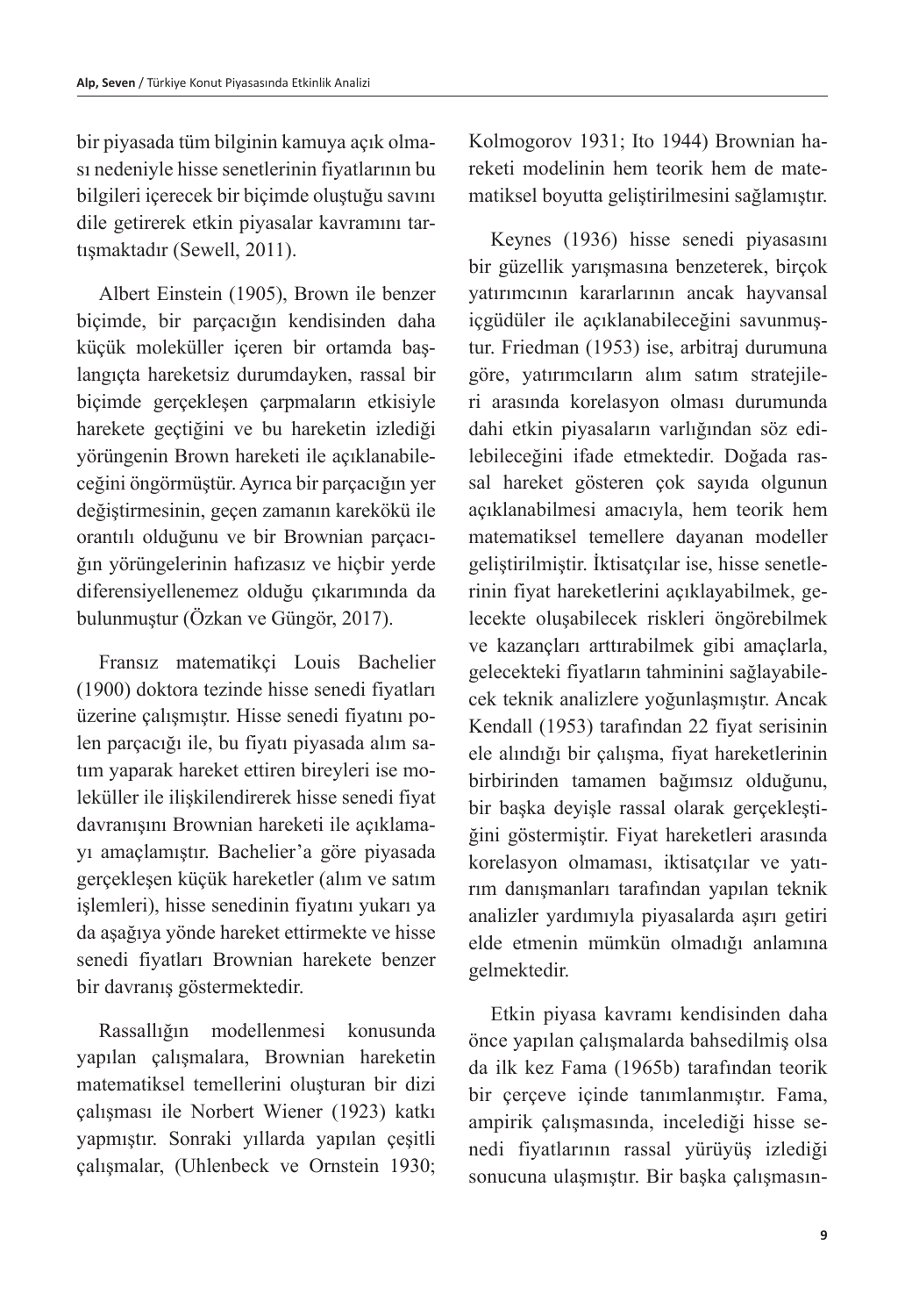da Fama (1965a), hisse senedi piyasalarında rassal yürüyüşün teorisini açıklamaya çalışmıştır. Fama, Fisher, Jensen ve Roll (1969) hisse senedi piyasasının etkin bir piyasa olduğu sonucunu destekleyen bulgular elde etmişlerdir. Fama'nın (1970), etkin piyasa hipotezine yönelik çalışmasında, etkin bir piyasa "Fiyatların erişilebilir olan tüm bilgiyi tam olarak yansıttığı piyasalar" şeklinde tanımlanmıştır.

Fama(1970), piyasa etkinliğini şu üç kategoride incelemiştir: (i) zayıf form testler (geçmiş getiriler gelecekteki getirileri ne kadar iyi tahmin edebiliyor?), (ii) yarı güçlü form testler (menkul kıymet fiyatları kamuyu aydınlatma açıklamalarını ne kadar hızlı yansıtabiliyor?) ve (iii) güçlü form testler (herhangi bir yatırımcı hisse senedinin fiyatında tam olarak içerilmeyen kamuya açıklanmamış özel bilgiye sahip mi?). Fama, bu üç soruya yanıt arayan hipotezler geliştirmiş ve hipotezlerini çeşitli ampirik çalışmalar ile test etmiştir.

## **Ampirik literatür**

Uygulamalı literatürde etkin piyasalar hipotezinin test edildiği birçok çalışma bulunmaktadır. İstanbul Menkul Kıymetler Borsası (İMKB) ve yeni adıyla Borsa İstanbul (BİST) endeksleri kullanılarak, Türkiye'de hisse senedi piyasasının etkinliğini araştıran çalışmalardan bir kısmı (Özdemir, 2008; Atan ve Özdemir, 2009; Ergül, 2009; Karan ve Kapusuzoğlu, 2010; Zeren, Kara ve Arı, 2013; Gözbaşı vd., 2014; Tuna ve Öztürk, 2016; Altunöz, 2016; Yücel, 2016) piyasanın zayıf formda etkin olduğu sonucuna ulaşırken, etkin olmadığı sonucuna ulaşan çalışmalar da bulunmaktadır (Özcan ve Yılancı, 2009; Özer ve Ertokatlı, 2010; Çevik, 2012; Akal vd., 2012; Kapusuzoglu, 2013; Türkyılmaz ve Balibey, 2014; Tanrıöver ve Çöllü, 2015; Coskun ve Seven, 2016; Malcıoğlu ve Aydın, 2016; Gürbüz ve Şahbaz, 2017). Ayrıca, döviz piyasaları (Akal vd., 2012; Berke, Özcan ve Dizdarlar, 2014); bitcoin piyasaları (Koçoğlu, Çevik ve Tanrıöven, 2016); ham petrol piyasaları (Martina vd., 2011; Barkoulas vd., 2012; Ortiz-Cruz vd., 2012; Gu ve Zhang, 2016); kıymetli maden piyasaları (Charles vd., 2015; Ntim vd., 2015; Urquhart, 2017); pamuk borsası (Telatar, Türkmen ve Teoman, 2002); şarap piyasası (Bouri, Chang ve Gupta, 2017) gibi çok çeşitli ürün ve piyasalar araştırma konusu olabilmektedir. Tablo 1'de etkin piyasa hipotezinin test edilmesine ilişkin çeşitli çalışmalara ait detaylı bir literatür özeti yer almaktadır.

Türkiye'de etkin piyasa hipotezinin test edilmesi amacıyla yoğun olarak analiz edilen piyasa İMKB olmuştur. IMKB'nin zayıf formda etkinliğini uzun hafıza modelleriyle analiz eden Çevik (2012), 10 sektörün endeksini inceleyerek piyasanın zayıf formda etkin olmadığı sonucuna ulaşmıştır. Etkin piyasa hipotezinin test edilmesi amacıyla kullanılan bir başka yöntem de doğrusallık testleridir. Malcıoğlu ve Aydın, (2016) BİST100 Endeks getirisini ve alt endeksleri olan Sınai, Teknoloji, Mali ve Hizmet Endekslerinin getirisinin, doğrusal bir yapıya sahip olup olmadığını, Harvey vd. (2008) tarafından geliştirilen doğrusallık testi yardımıyla incelemiştir. Elde edilen bulgular, doğrusallığı incelenen tüm değişkenlerin,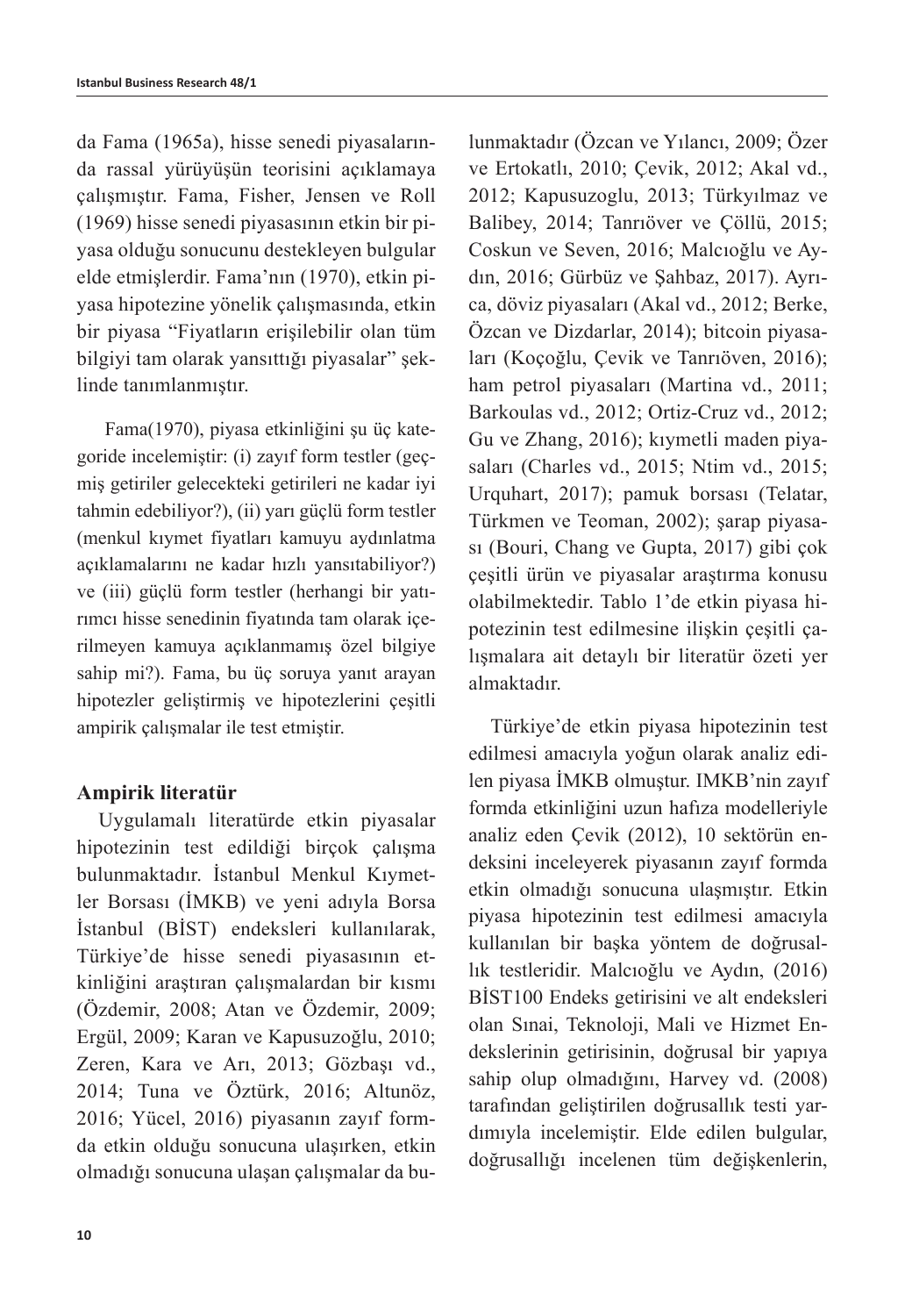| Tablo 1<br>Ampirik literatür özeti      |                                                                 |                                                                                                                                                                                                                                                  |                                                                                                                                                                                                                                                                     |                                                                                                                                                                                                                                     |
|-----------------------------------------|-----------------------------------------------------------------|--------------------------------------------------------------------------------------------------------------------------------------------------------------------------------------------------------------------------------------------------|---------------------------------------------------------------------------------------------------------------------------------------------------------------------------------------------------------------------------------------------------------------------|-------------------------------------------------------------------------------------------------------------------------------------------------------------------------------------------------------------------------------------|
| Yazarlar                                | Araştırma<br>Konusu                                             | Veri Seti                                                                                                                                                                                                                                        | Kullanılan Yöntem                                                                                                                                                                                                                                                   | <b>Bulgular</b>                                                                                                                                                                                                                     |
| Telatar,<br>Türkmen ve<br>Teoman (2002) | Pamuk borsalarında<br>oluşan fiyatların<br>etkinliğinin analizi | Standart 1 (STD1),<br>Liverpool A (LIVA)<br>ve Memphis (MEM)<br>pamuk fiyat endeksleri<br>06/01/2000 ve<br>26/04/2001 dönemi<br>günlük veriler.                                                                                                  | GDF (1979), PP (1998),<br>KPSS (1992) birim kök<br>testleri; Engle-Granger<br>(1987), Johansen (1988,<br>1995) ve Shin (1994)<br>doğrusal eşbütünleşme<br>testleri ile Corradi,<br>Swanson ve White<br>$(CSW)$ (2000) doğrusal<br>olmayan eşbütünleşme<br>testleri. | Türkiye'de oluşan<br>fiyatlar ile uluslararası<br>borsalarda oluşan<br>fiyatlar arasında<br>uzun dönemde bir<br>eşbütünleşme ilişkisi<br>vardır. Pamuk fiyatları<br>etkin bir şekilde<br>belirlenmektedir.                          |
| Atan ve<br>Özdemir(2009)                | IMKB piyasasının<br>etkinliğinin analizi                        | 3 Ocak 2003 – 30<br>Aralık 2005 dönemi<br>için 15 dakikalık ve<br>seanslik frekansta veri.                                                                                                                                                       | Genişletilmiş Dickey<br>Fuller (GDF) (1979),<br>Kwiatkowski, Phillips,<br>Schmidt ve Shin (KPSS)<br>(1992) birim kök testleri<br>ile Shimotsu ve Phillips<br>$(2005)$ tarafından<br>gelistirilen ELW kesirli<br>bütünleşme tahmincisi.                              | IMKB zayıf formda<br>etkin bir piyasadır.                                                                                                                                                                                           |
| Ergül (2009)                            | IMKB piyasasının<br>etkinliğinin analizi                        | İMKB100 Bilesik<br>Endeksi, (1988-2007);<br>İMKB Ulusal 50<br>Endeksi, (2000-2007);<br>IMKB Ulusal 30<br>Endeksi, (1997-2007);<br>İMKB Hizmet Endeksi,<br>(1997-2007); IMKB<br>Mali Endeks, (1990-<br>2007); IMKB Sinai<br>Endeksi, (1990-2007). | Tanımlayıcı istatistikler<br>ve GDF (1979), Phillips-<br>Perron (PP) (1988) birim<br>kök testleri.                                                                                                                                                                  | IMKB zayıf formda<br>etkin bir piyasadır.                                                                                                                                                                                           |
| Özcan ve<br>Yılancı (2009)              | IMKB piyasasının<br>etkinliğinin analizi                        | Istanbul Menkul<br>Kiymetler Borsası 100<br>endeksi.                                                                                                                                                                                             | Kapetanios, Shin ve Snell<br>(2003) birim kök; Brock,<br>Dechert ve Scheinkman<br>(1987) BDS doğrusallık<br>testleri.                                                                                                                                               | IMKB zayıf formda<br>etkin değildir.                                                                                                                                                                                                |
| Demireli,<br>Akkaya ve İbaş<br>(2010)   | ABD, S&P500<br>endeksi için<br>etkinlik analizi                 | S&P500 endeksine ait<br>02.01.1991-19.01.2010<br>dönemini kapsayan<br>haftalık getiri serileri.                                                                                                                                                  | GDF (1979), PP (1998)<br>birim kök testleri ve<br>ARMA modeli.                                                                                                                                                                                                      | S&P500 zayıf formda<br>etkindir.                                                                                                                                                                                                    |
| Zeren, Kara ve<br>Ari $(2013)$          | IMKB piyasasının<br>etkinliğinin analizi                        | IMKB 100 endeksinin<br>1 Kasım 1987 ile 30<br>Kasım 2012 dönemine<br>ilişkin zaman serisi.                                                                                                                                                       | Lanne, Lütkepohl ve<br>Saikkonen. (2002) ile<br>Saikkonen ve Lutkepohl<br>(2002) yapısal kırılmalı<br>birim kök testleri.                                                                                                                                           | IMKB 100 endeksi<br>rassal yürüyüş<br>sergilemektedir. Bu<br>nedenle Türkiye hisse<br>senedi piyasası zayıf<br>formda etkindir.                                                                                                     |
| Berke, Özcan ve<br>Dizdarlar (2014)     | Döviz piyasalarının<br>etkinliğinin analizi                     | 2006:04-2013:12<br>dönemine iliskin<br>TL'nin Euro ve<br>Amerikan dolarına<br>karsı aylık spot ve<br>forward döviz kurları.                                                                                                                      | GDF (1979), PP (1998),<br>LM (Lee ve Strazicich,<br>2003-2004) birim kök<br>testleri, Maki (2012)<br>Esbütünleşme testi,<br>FMOLS tahmineisi.                                                                                                                       | Birim kök testi<br>sonuçlarına göre<br>Türk döviz piyasası<br>zayıf formda etkindir<br>ve rassal yürüyüş<br>sergilemektedir.<br>Esbütünleşme<br>analizinin sonuçlarına<br>göre bu piyasalar yarı<br>güçlü formda etkin<br>değildir. |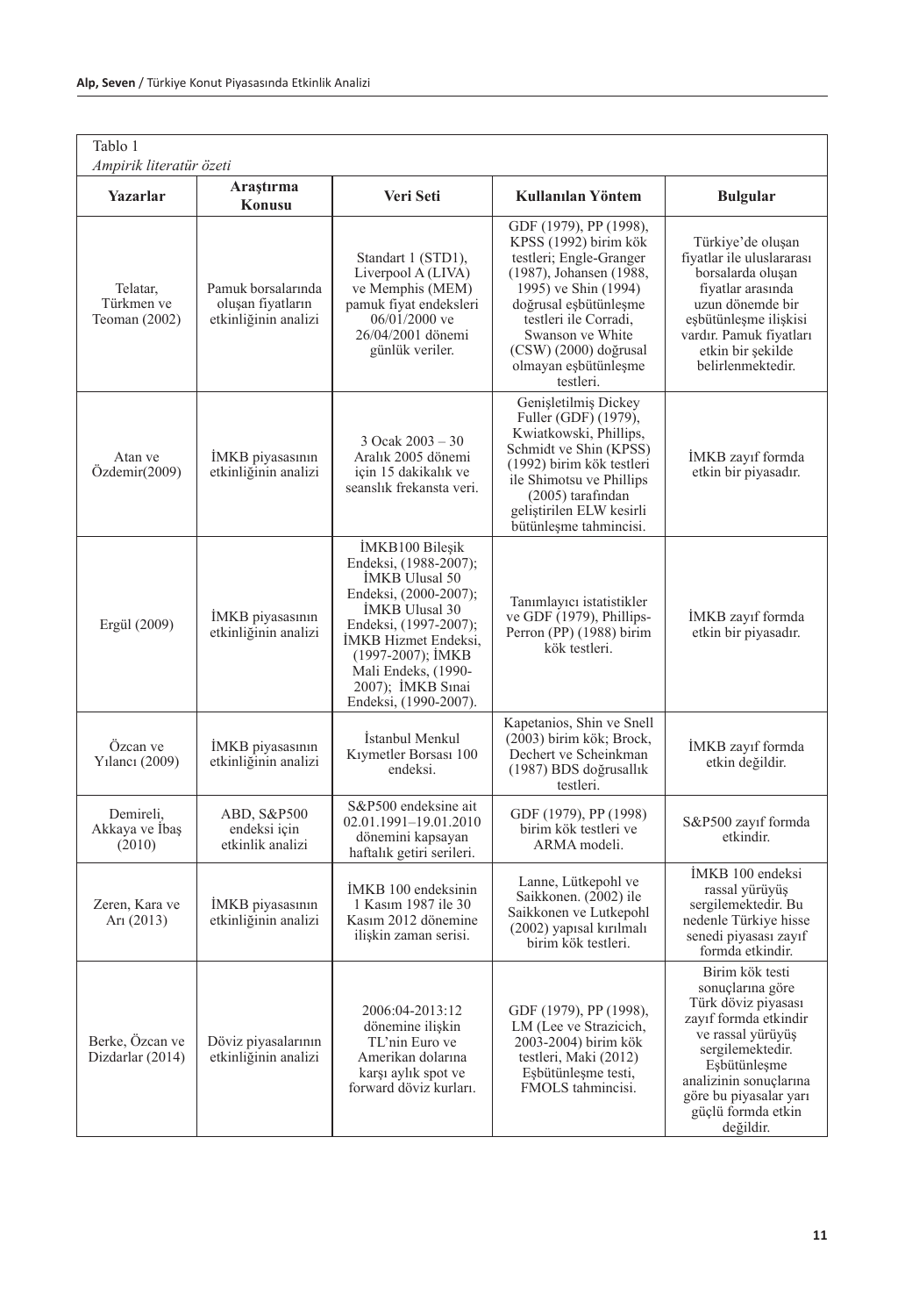| Tuna ve Öztürk<br>(2016)                    | BIST için etkinlik<br>analizi.                                                                                          | Ocak 2003-Eylül 2015<br>dönemi için BIST 100,<br>BIST Sınai, BIST Mali<br>ve BIST Hizmetler<br>Endeksleri.                                                        | GDF (1979), iki yapısal<br>kırılmalı Lumsdaine-<br>Papell (1997) ve beş<br>yapısal kırılmalı Carrion-i<br>Silvestre (2009) birim<br>kök testleri. | BIST piyasası incelenen<br>dönem için etkindir.                                                                                                                                                                    |  |
|---------------------------------------------|-------------------------------------------------------------------------------------------------------------------------|-------------------------------------------------------------------------------------------------------------------------------------------------------------------|---------------------------------------------------------------------------------------------------------------------------------------------------|--------------------------------------------------------------------------------------------------------------------------------------------------------------------------------------------------------------------|--|
| Koçoğlu, Çevik<br>ve Tanrıöven<br>(2016)    | bitcoin'in<br>fiyatlandırılması<br>bitcoin borsalarının<br>etkinliğinin,<br>likiditesinin ve<br>oynaklığının<br>analizi | Bitfinex (USD),<br>Bitstamp (USD),<br>Mt.Gox (USD), Btce<br>(USD), Okcoin (CNY),<br>Kraken (EUR), Anx<br>(JPY), Coinfloor (GBP)<br>olmak üzere 8 farklı<br>borsa. | GDF (1979) birim kök<br>testi ve Johansen (1988,<br>1995) eşbütünleşme testi<br>sonuçlarına göre VECM<br>ve VAR modelleri.                        | bitcoin piyasasının<br>etkinliğini analiz etmek<br>için yapılan çalışmanın<br>sonucuna göre, Okcoin<br>haric tüm borsalar<br>birbiriyle eşbütünleşme<br>göstermekte; uzun<br>vadede beraber hareket<br>etmektedir. |  |
| Coşkun ve<br>Seven (2016)                   | BIST piyasasında<br>etkinlik analizi                                                                                    | BIST100 Endeksi'nin<br>1993-2015 dönemi için<br>ay sonu ikinci seans<br>kapanış verileri.                                                                         | GDF (1979), KPSS<br>(1992), iki yapısal<br>kırılmalı Lee ve<br>Strazicich (LS) (2003) ve<br>Narayan ve Popp (NP)<br>(2010) birim kök testleri.    | BIST100 zayıf formda<br>etkin değildir.                                                                                                                                                                            |  |
| Bouri, Chang ve<br>Gupta (2017)             | Şarap piyasasında<br>fiyatların etkinlik<br>yönünden analizi                                                            | Beş farklı şarap<br>piyasası fiyat<br>endekslerine ait aylık<br>veriler.                                                                                          | GDF (1979), PP (1998),<br>KPSS (1992), Ng and<br>Perron (NP) (2001), DF-<br>GLS (Elliot, Rothenberg<br>ve Stock, 1996) birim kök<br>testleri.     | Şarap piyasasında<br>fiyatlar etkin<br>olmamakla birlikte<br>getiriler tahmin<br>edilebilirdir ve şoklar<br>geçicidir.                                                                                             |  |
| Kaynak: Yazarlar tarafından hazırlanmıştır. |                                                                                                                         |                                                                                                                                                                   |                                                                                                                                                   |                                                                                                                                                                                                                    |  |

doğrusal bir yapıda olmadığını, bir başka deyişle piyasanın zayıf formda etkin olmadığını göstermektedir. Akal vd.(2012), İzmir Vadeli İşlem ve Opsiyon Borsası'nda işlem gören İMKB30, İMKB100, Amerikan Doları ve Euro döviz piyasalarının etkin olup olmadığını incelemiş ve bu piyasaların, etkin olmadığı sonucuna ulaşmıştır.

Hamid vd., (2017) tarafından Asya-Pasifik bölgesinde yer alan ülkelerin (Pakistan, Hindistan, Sri Lanka, Çin, Kore, Hong Kong, Endonezya, Malezya, Filipinler, Singapur, Tayland, Tayvan, Japonya ve Avustralya) hisse senedi piyasalarının zayıf formda etkinliğinin analiz edildiği çalışmada aylık veriler kullanılmış ve birim kök testinin yanı sıra, otokorelasyon testi, varyans oran testi, Ljung-Box Q-istatistik testi ve Runs testi de uygulanmıştır. Test sonuçları, ülkelerin hiçbirinde getirilerin rassal yürüyüş özelliği göstermediğine isaret etmektedir. Romanya ve Macaristan'nın sermaye piyasalarının zayıf formda etkinliğini araştıran Birau'nun (2013), elde ettiği bulgular her iki ülkede de piyasaların zayıf formda etkin olmadığını göstermektedir.

Konut piyasasında fiyat hareketlerinin rassal yürüyüş izleyip izlemediği, geçmiş fiyatların gelecekte oluşacak fiyatları açıklayıp açıklamadığı, bu piyasada aşırı getiri elde etmenin mümkün olup olmadığı konusu en az diğer yatırım piyasaları kadar önem taşımakta ve literatürde bu konu uzun bir süredir araştırılmaktadır (Gatzlaff ve Tırtıroğlu, 1995). Konut piyasasının etkinlik çerçevesinde analiz edildiği çalışmalara bakıldığında; bir yanda, yalnızca bir büyük şehir ya da büyük şehirlerden oluşan bir alanı kapsayan çalışmaların (Rayburn, Devaney ve Evans, 1987;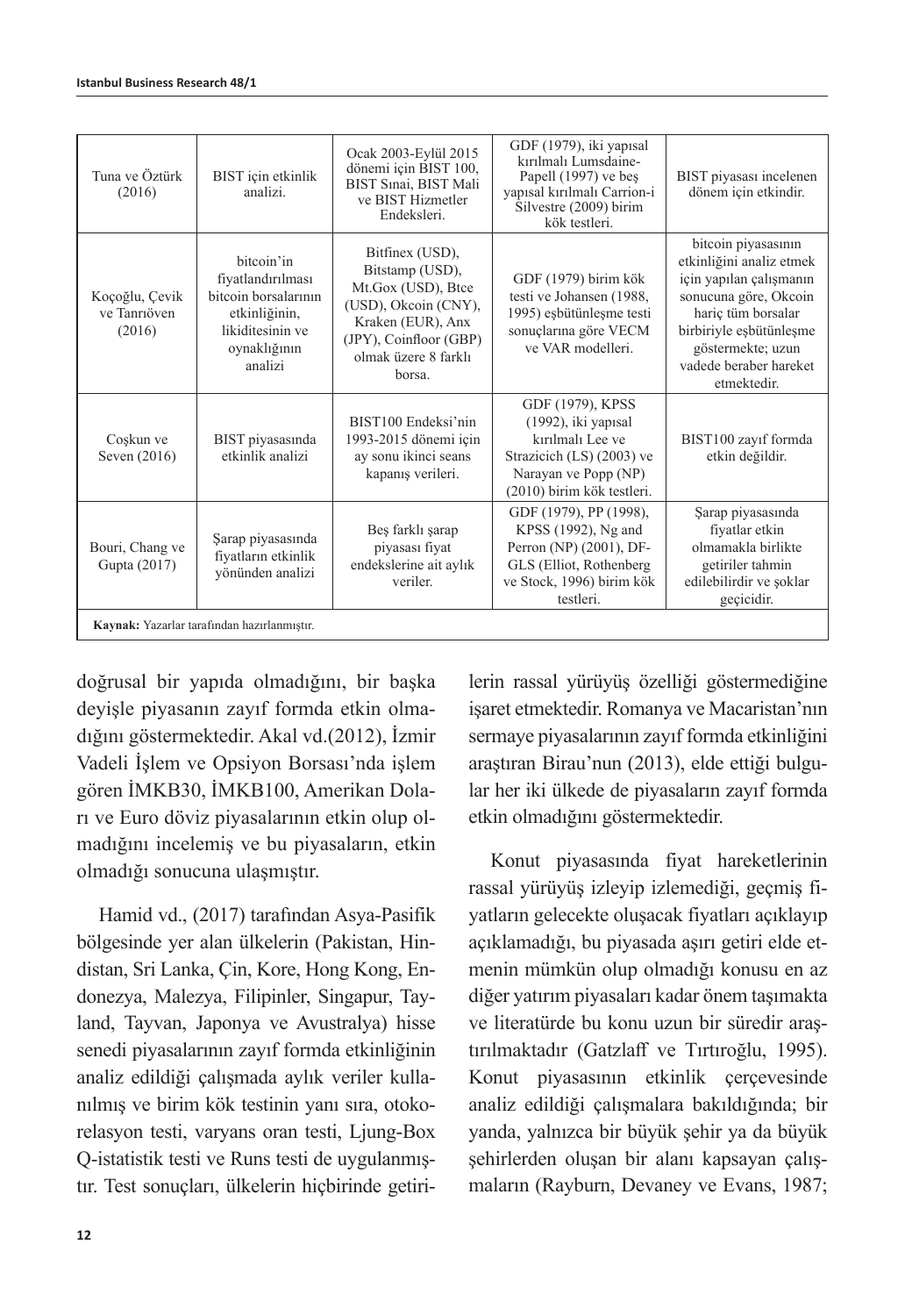Guntermann ve Norrbin, 1991) piyasanın etkin olduğu sonucuna ulaştığı; diğer yandan bölgelerin fiyat oluşumunda birbiri ile olan etkileşimini dikkate alan çalışmaların (Pollakowski ve Ray, 1997; Gu, 2002) farklı bulgular elde ettiği görülmektedir. Pollakowski ve Ray (1997) tarafından Amerika Birleşik Devletlerinde yer alan çeşitli bölgelerin analiz edildiği çalışma, bir bölgede konut fiyatlarında meydana gelen şokların diğer bölgelerdeki fiyatları etkilediğini göstermektedir.

Literatürde, konut piyasalarının etkin olduğu sonucuna ulaşan Gau (1984, 1985) ve Linneman (1986) gibi çalışmaların aksine, Case ve Shiller (1989, 1990) konut piyasasında zayıf formda etkinliği reddeden test sonuçları elde etmiş ve konut piyasalarının etkin olduğuna dair kesin kanıtlar olmadığını vurgulamıştır. Kuo (1996), konut fiyatlarının rassal yürüyüş göstermediği şeklinde bulgulara ulaşmış olsa da, Case ve Shiller (1989, 1990) tarafından kullanılan verinin rassal olarak seçilmiş olmasını, tahmincilerinin istikrarlı olmamasını, ayrıca Bayesyan yaklaşımın ulaştığı sonuçları eleştirmiş ve tahminlerin kullanılan tekniklere aşırı duyarlı olduğuna, bu nedenle farklı bulgular elde edildiğine dikkat çekmiştir. Konut piyasasında fiyat serilerinin analiz edildiği, ülke ya da bölge düzeyinde ya da bölgelerarası etkileşimler dikkate alınarak yapılan çeşitli çalışmaların birbirinden farklı bulgulara ulaştığı görülmektedir. Kullanılan tekniklerin farklı olması ve seçilen değişkenlerin farklı konut türlerini temsil etmesi gibi nedenlerle, konut piyasasının etkin olduğu sonucunu destekleyen çalışmalar olduğu gibi, etkinsizliği destekleyen çalışmalar da mevcuttur.

Türkiye konut piyasasına ilişkin, ampirik literatürde piyasa etkinliğinin EPH çerçevesinde ve ülke düzeyinde analiz edildiği bir çalışma bulunmamaktadır. Konut yalnızca bir tüketim malı olarak değil aynı zamanda sınırlı ölçüde olduğu düşünülse de bir yatırım aracı olarak da işlem görmektedir. Bu nedenle, konut piyasasında oluşan fiyat hareketlerinin kamuya açıklanan geçmiş fiyat bilgilerinin tümünü yansıtıp yansıtmadığı, bu piyasada yatırım yaparak piyasa ortalamasının üzerinde (aşırı) getiri elde etmenin mümkün olup olmadığı gibi konuların araştırılması, hem hanehalkı hem de portföylerini çeşitli piyasa risklerine karşı koruma amaçlı işlemler yapan kurumsal yatırımcılar gibi diğer piyasa aktörleri açısından önemli olmaktadır. Bu çalışmanın, konut piyasasında gerçekleşen fiyatların etkin olup olmadığı konusunda fikir vermesi ve bu alandaki güncel yazın boşluğunu gidermesi amaçlanmaktadır.

# **Ampirik Analizler: Veri, Yöntem ve Bulgular**

## **Veri**

Çalışmada, Türkiye Cumhuriyet Merkez Bankası (TCMB) Elektronik Veri Dağıtım Sisteminden (EVDS) elde edilen hedonik konut fiyat endeksi, konut fiyat endeksi, yeni konut fiyat endeksi ve yeni olmayan konut fiyat endeksi serileri, 01/2010-07/2018 dönemi için aylık frekansta kullanılmıştır. Söz konusu fiyat serilerinin hesaplanmasında çeşitli yöntemler kullanılmakla birlikte (bkz. Hepşen, 2012), TCMB'nin oluşturduğu seriler değerleme raporlarındaki konut değer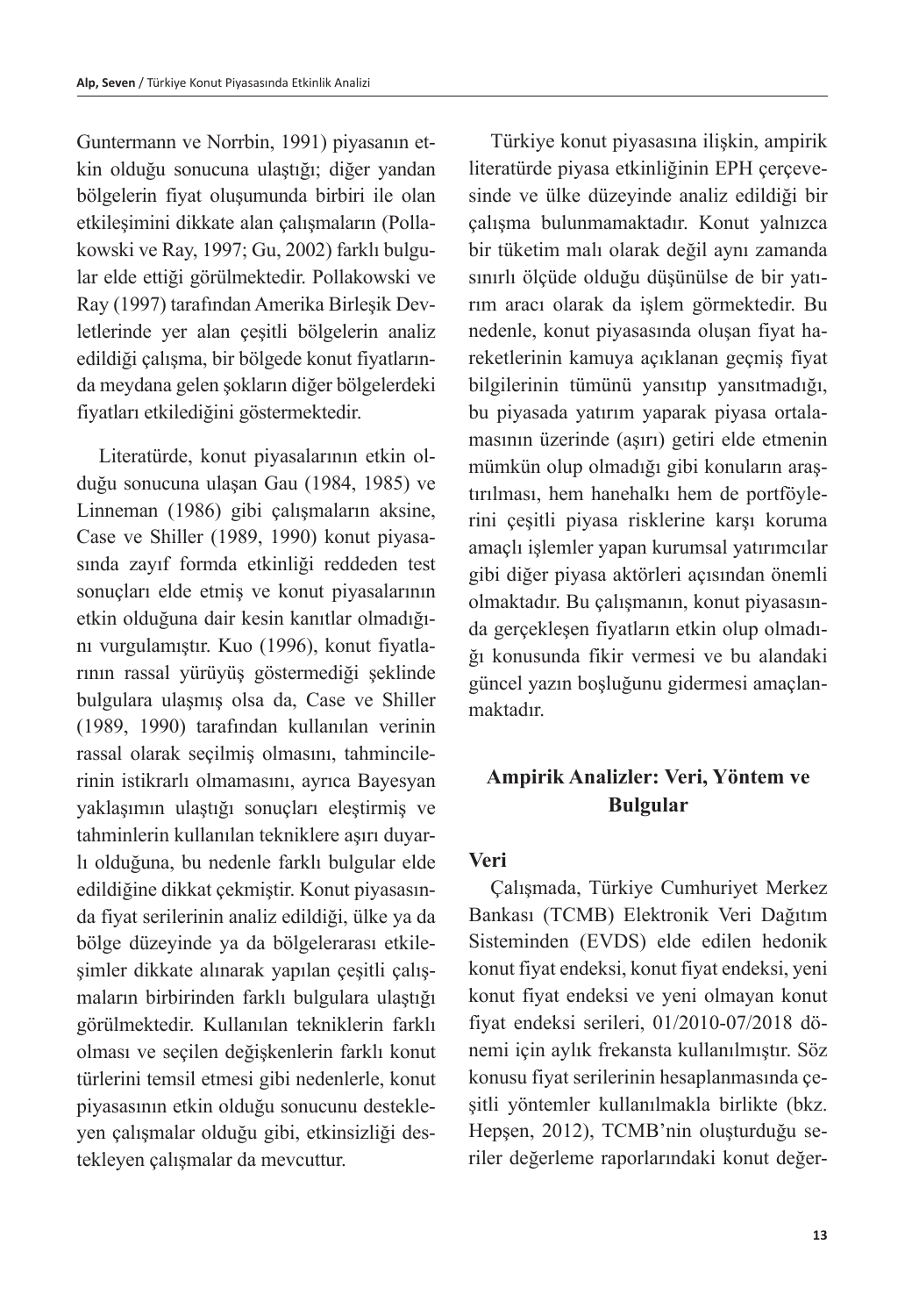lerine dayanmaktadır4. Analizlerde, TÜFE serisi ile reelleştirilen ve doğal logaritması alınan seriler kullanılmıştır.

Söz konusu endekslerin yardımıyla, Türkiye konut piyasasının etkinliği, öncelikle geleneksel birim kök testleri olan Genişletilmiş Dickey-Fuller (1979) (GDF) ve Kwiatkowski, Phillips, Schmidt ve Shin (1992) tarafından geliştirilen (KPSS) testleri, ardından; serilerde yapısal kırılma olması durumunda birim kökün varlığını test etmek amacıyla, iki yapısal kırılmalı Lee- Strazicich (2003) (LS) ve Clemente, Montañés ve Reyes (1998) (CMR) birim kök testleri kullanılarak etkin piyasalar hipotezi çerçevesinde araştırılmıştır.

## **Yöntem: Birim Kök Testleri**

**Geleneksel birim kök testleri: GDF ve KPSS.** Zayıf formda etkinlik hipotezini test etmek için kullanılan ilk test istatistiği GDF birim kök testidir. GDF testi, eşitlik (1) ile verilen regresyon modelinin en küçük kareler (EKK) tahmin edicisi ile tahin edilen *δ* parametresine karşılık gelen *t*-istatistiğine dayanmaktadır.

 $\Delta y_t = \alpha + \beta t + \delta y_{t-1} + \sum_{t=1}^k \theta_t \Delta y_{t-i} + \varepsilon_t, \quad t = 1, ..., T$ (1)

Yukarıdaki regresyon modelinde *yt* konut fiyat endeksi serisini, *∆yt-1* değişkeni serinin gecikmeli farklarını, *ε<sup>t</sup>* ise hata terimini göstermektedir. Hata terimi *εt*'deki ardışık bağımlılığın (otokorelasyon) yok edilmesi için serinin gecikmeli farkları alınmaktadır.

GDF testi, *H0: δ=0* hipotezinin tek yönlü alternatif hipotezine *Ha: δ<0* karşı test edilmesine dayanmaktadır. Eşitlik (1)'deki gecikme uzunluğu (*k*) Campbell ve Peron (1991) tarafından önerilen gecikme belirleme yaklaşımı kullanılarak belirlenmiştir. Campbell ve Peron (1991) tarafından önerilen yaklaşım şöyledir: İlk olarak, Eşitlik (1)'de *k*max=12 olduğunda denklem EKK tahmin edicisi ile tahmin edilir. Eğer *θ*12 parametresine ait *t*-istatistiği mutlak değer olarak 1.645'den daha büyükse veya buna eşitse *k* = 12 olarak seçilir. Eğer *t-* istatistiği mutlak değer olarak 1.645'den daha küçük ise, *k* = 11 değerini alır. Bu şekilde anlamlı bir *t*-istatistiği elde edilene kadar devam edilir. Eğer hiçbir *t*-istatistiği anlamlı değilse *k* = 0 değeri seçilir.

Öte yandan, GDF testinde kullanılan sıfır hipotezi *yt* serisinin birim kök içerdiğini varsaymaktadır. Dolayısıyla bu hipotez, aksi yönde güçlü bir kanıt olmadıkça reddedilememektedir. Fakat böyle bir yaklaşım, birim köke yakın süreçlerdeki durağanlık karşısında yeterli güce sahip olmadığından; boş hipotezinde serinin durağan olduğunu varsayan bir diğer birim kök testi olan KPSS (1992) testi de analizde kullanılmıştır. KPSS istatistiği zaman serisinin dışsal değişkenlerle regresyonundan elde edilen hata terimlerine bağlıdır.

<sup>4</sup> Konut piyasasında konutun gerçek fiyatı satışın gerçekleşmesi ile oluştuğundan, söz konusu gerçek fiyatı temsil etmek üzere, bireysel konut kredisi talebiyle kredi veren kuruluşlara yapılan başvurular sırasında düzenlenen değerleme raporlarındaki konut değerleri kullanılmaktadır. Konut kredilerine temel oluşturan değerleme raporları gayrimenkul değerleme şirketleri tarafından düzenlenmektedir. Satışın gerçekleşerek kredinin kullandırılması şartı aranmamakta, değerlemesi yapılan tüm konutlar kapsama dahil edilmektedir. (Kaynak: http://www.tcmb.gov.tr/wps/wcm/connect/ b4628fa9-11a7-4426-aee6-dae67fc56200/KFE-Metaveri.pdf?MOD=AJPERES&CACHEID=ROOTWORKSPACEb4628fa9-11a7-4426-aee6-dae67fc56200-m8KAKBK (Erişim tarihi, 09 Kasım 2018).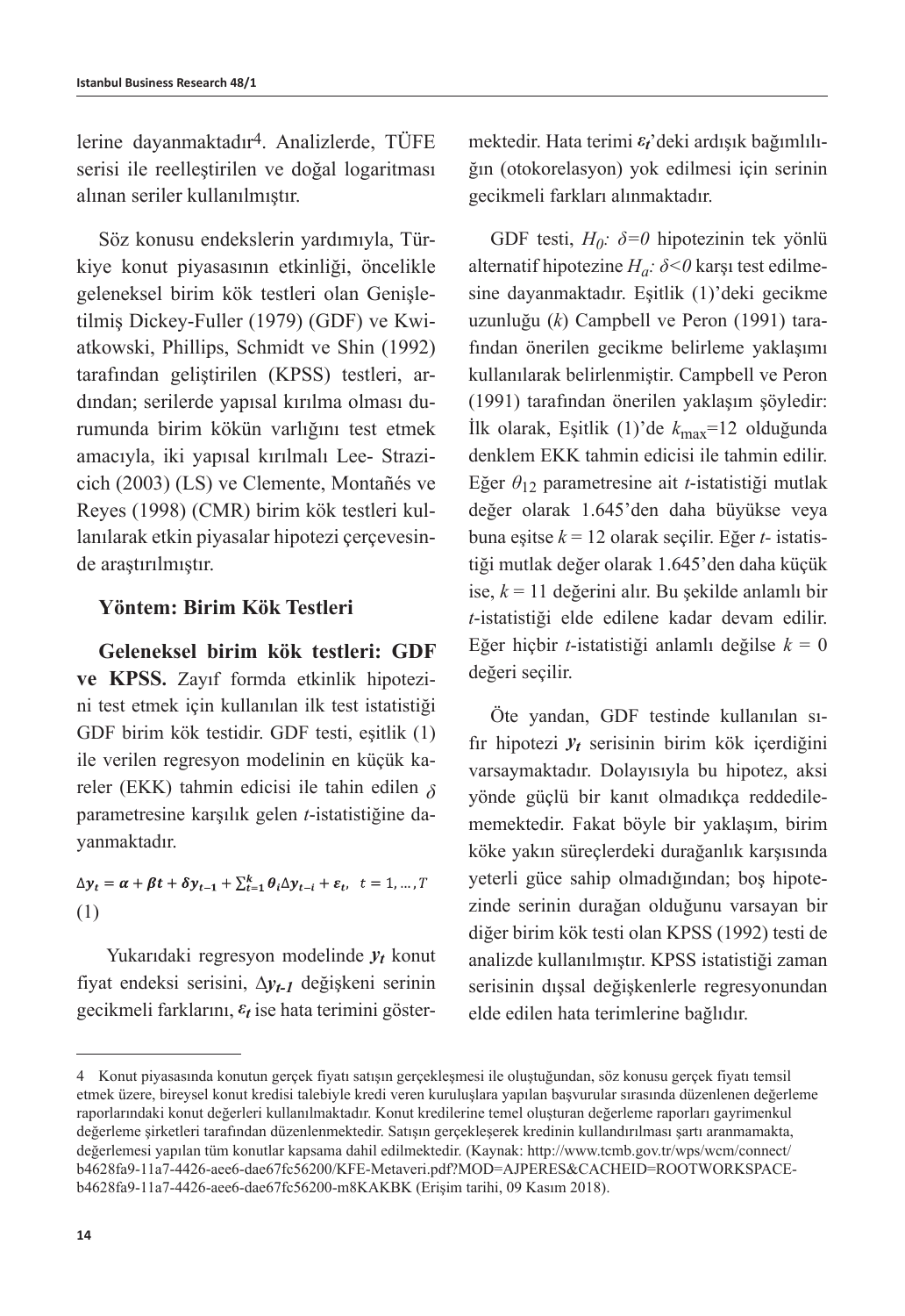**Yapısal kırılmalı birim kök testleri: LS (2003) ve Clemente, Montañés, Reyes (CMR) (1998).** Çalışmamızda, yapısal kırılmalı birim kök testi olarak ilk önce LS (2003) kullanılmıştır. LS (2003) testinde, iki yapısal kırılma ihtimali dikkate alınmakta, kırılma içsel olarak belirlenmekte ve LS (2003) birim kök testi Lagrange Çarpanı (Lagrange Multiplier) stratejisine dayanmaktadır. LS (2003) testi 2 numaralı denklemde ifade edilmiştir.5

$$
y_t = \mu' Z_t + \alpha e_{t-1} + \varepsilon_t (2)
$$

Yukarıdaki denklemde Z<sub>t</sub> dışsal değişkenleri ifade etmektedir. Serinin ortalamasında iki kırılmaya izin veren Model A denklemi için *Zt* aşağıdaki gibi tanımlanmaktadır.

$$
Z_t = [1, t, D_{1t}, D_{2t}]' . (3)
$$

Yukarıdaki denklemde,  $t \geq T_{\text{Bi}} + 1$  değerleri için  $D_{it} = 1$ , diğer durumlarda ise  $D_{it} = 0$  olmaktadır. *TBj* ise, *j=1,2* olmak üzere, kırılma tarihlerini göstermektedir*.*

Model C denklemi için ise, *Zt* şu şekilde tanımlanmaktadır:

$$
Z_t = [1, t, D_{1t}, D_{2t}, DT_{1t}, DT_{2t}]'
$$
 (4)

Burada,  $t \geq T_{Bj} + 1$  için  $DT_{jt} = t$ , diğer durumlarda ise  $DT_{it} = 0$  olmaktadır.

LS (2003) testi için  $H_0$ *: α*=1 (boş hipotez) ve *H1:α<*1 (alternatif hipotez) hipotezleri aşağıdaki gibi ifade edilmektedir:

$$
H_0: y_t = \delta_0 + d_1 B_{1t} + d_2 B_{2t} + y_{t-1} + v_{1t} (5)
$$
  

$$
H_1: y_t = \delta_1 + \phi_t t + d_1 D_{1t} + d_2 D_{2t} + y_{t-1} + v_{2t} (6)
$$

Yukarıda yer alan hipotezlerde, *v1t* ve *v2t* durağanlık hata terimlerini, *Bjt* ise *t = TBj* + 1 değerleri için 1, diğer durumlarda ise 0 değerini alan kukla değişkenlerini belirtmektedir.

İki yapısal kırılmaya izin veren diğer bir birim kök testi ise Clemente, Montañés, Reyes (1998) tarafından geliştirilen ve serilerde iki yapısal kırılma olması durumunda birim kökün varlığını araştıran CMR testidir. CMR testinde LS testinde olduğu gibi yapısal kırılmalar içsel olarak analize dâhil edilmektedir. Bununla beraber CMR testi, LS testinden farklı olarak serilerde yapısal kırılmaya sebep olan şokun anlık olarak veya kademeli olarak gerçekleşme olasılıklarını dikkate almaktadır. CMR testi, yapısal kırılmaya neden olan şokun anlık olarak gerçekleştiği varsayımı altında "additive outlier" (AO-birikimli uç değer) modeliyle; kademeli olarak gerçekleştiği varsayımı altında ise "innovational outlier" (IO-yenileşimci uç değer) modeliyle serilerin durağanlığını araştırmaktadır. CMR testi yalnızca ortalamada meydana gelen iki kırılmayı dikkate almaktadır.

Perron and Vogelsang (1992) tarafından önerilen tek yapısal kırılmalı birim kök testinin geliştirilmesini amaçlayan CMR testinde (7) nolu eşitlikte yer alan boş hipotez, (8) nolu eşitlikte yer alan alternatif hipoteze karşı test edilmektedir:

$$
H_0: y_t = y_{t-1} + \delta_1 D T B_{1t} + \delta_2 D T B_{2t} + u_t(7)
$$
  

$$
H_A: y_t = \mu + d_1 D U_{1t} + d_2 D T B_{2t} + e_t(8)
$$

CMR testinde boş hipotez "serilerde yapısal kırılma durumunda birim kök vardır" şeklindedir. CMR testi sonuçlarının seride yalnızca

<sup>5</sup> LS (2003) birim kök testinin en önemli özelliği alternatif hipotezinin eğilimin durağanlığını belirtmesidir.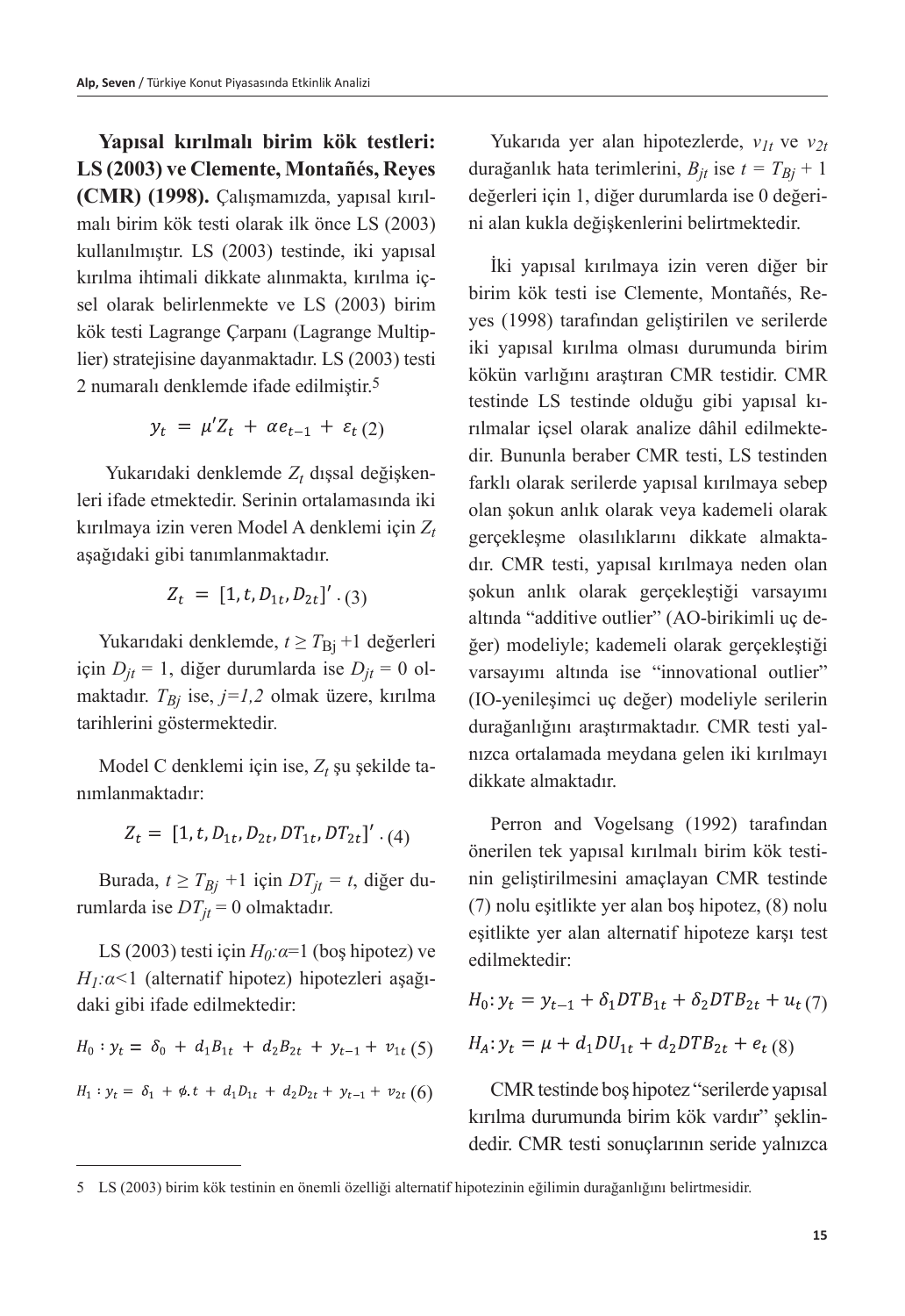bir tane yapısal kırılma olduğunu göstermesi durumunda, tek yapısal kırılmalı Perron and Vogelsang (1992) ya da Ziwot ve Andrews (1992) birim kök testlerinin uygulanması gerekmektedir. Serilerin durağan olduğu sonucu ise geleneksel birim kök testlerinin güvenilir sonuçlar verdiğini göstermektedir.

## **Bulgular**

**Normal dağılım testi.** Konut Fiyat Endeksi serilerinin aylık değerlerinden oluşan tanımlayıcı istatistikleri Tablo 2'de sunulmuştur. Serilerin çarpıklık katsayıları (LYKFE hariç) pozitif bulunmuş ve serilerin (LYKFE hariç) sağdan çarpık olduğu bulgulanmıştır. Jarque**-**Bera normallik testine göre oluşturulan  $H_0$  seri normal dağılım gösterir hipotezi %1 anlamlılık düzeyinde reddedilmiştir. Buna göre, konut fiyat endeksi serilerinin normal dağılım göstermedikleri belirlenmiştir.

Konut fiyat endekslerinin eğilimleri grafik yardımı ile analiz edildiğinde; serilerin sabit bir ortalamaya ve varyansa sahip olmadıkları, dolayısıyla normal dağılım göstermedikleri görülmektedir (Grafik 3). Konut fiyat endekslerine ilişkin serilerin normal dağılmaması sezgisel olarak bu serilerin rassal yürüyüş gösterebileceğine işaret etmektedir. Serilerin rassal yürüyüş özelliği gösterip göstermediği izleyen bölümlerde geleneksel ve yapısal kırılmalı testler çerçevesinde incelenmiştir.

**Geleneksel birim kök testleri.** Analizde kullanılan tüm fiyat endeksleri ilk önce TÜFE oranı ile reelleştirilmiş daha sonra bu serilerin logaritması alınmıştır. Logaritması alınmış Hedonik Konut Fiyat Endeksi (LHKFE), Konut Fiyat Endeksi (LKFE), Yeni Konutlar Fiyat Endeksi (LYKFE) ve Yeni Olmayan Konutlar Fiyat Endeksi (LYOKFE) serilerine uygulanan GDF birim kök testi sonuçları Tablo 3'te, KPSS birim kök sonuçları ise Tablo 4'te yer almaktadır.

LHKFE, LKFE, LYKFE ve LYOKFE serileri için (1) nolu eşitlikte verilen doğrusal reg-

| Ianımlayıcı istatistikler                                                                                                    |              |             |              |               |
|------------------------------------------------------------------------------------------------------------------------------|--------------|-------------|--------------|---------------|
|                                                                                                                              | <b>LHKFE</b> | <b>LKFE</b> | <b>LYKFE</b> | <b>LYOKFE</b> |
| Ortalama                                                                                                                     | 4.6850       | 4.7698      | 4.7508       | 4.7580        |
| Medyan                                                                                                                       | 4.6614       | 4.7363      | 4.7331       | 4.7165        |
| En Büyük                                                                                                                     | 4.7982       | 4.9410      | 4.8942       | 4.9267        |
| En Küçük                                                                                                                     | 4.5844       | 4.5870      | 4.5809       | 4.5910        |
| Standart Sapma                                                                                                               | 0.0694       | 0.1214      | 0.1020       | 0.1183        |
| <b>Çarpıklık</b>                                                                                                             | 0.1611       | 0.0611      | $-0.0532$    | 0.1368        |
| <b>Basıklık</b>                                                                                                              | 1.4508       | 1.4340      | 1.4938       | 1.3996        |
| Jarque-Bera                                                                                                                  | 10.745       | 10.5887     | 9.7842       | 11.312        |
| Olashk                                                                                                                       | 0.0046       | 0.0050      | 0.0075       | 0.0034        |
| Gözlem                                                                                                                       | 103          | 103         | 103          | 103           |
| Not: LHKFE: Hedonik Konut Fiyat Endeksi, LKFE: Konut Fiyat Endeksi, LYKFE: Yeni Konutlar Fiyat Endeksi, LYOKFE: Yeni Olmayan |              |             |              |               |
| Konutlar Fiyat Endeksi.                                                                                                      |              |             |              |               |

#### Tablo 2. *Tanımlayıcı istatistikler*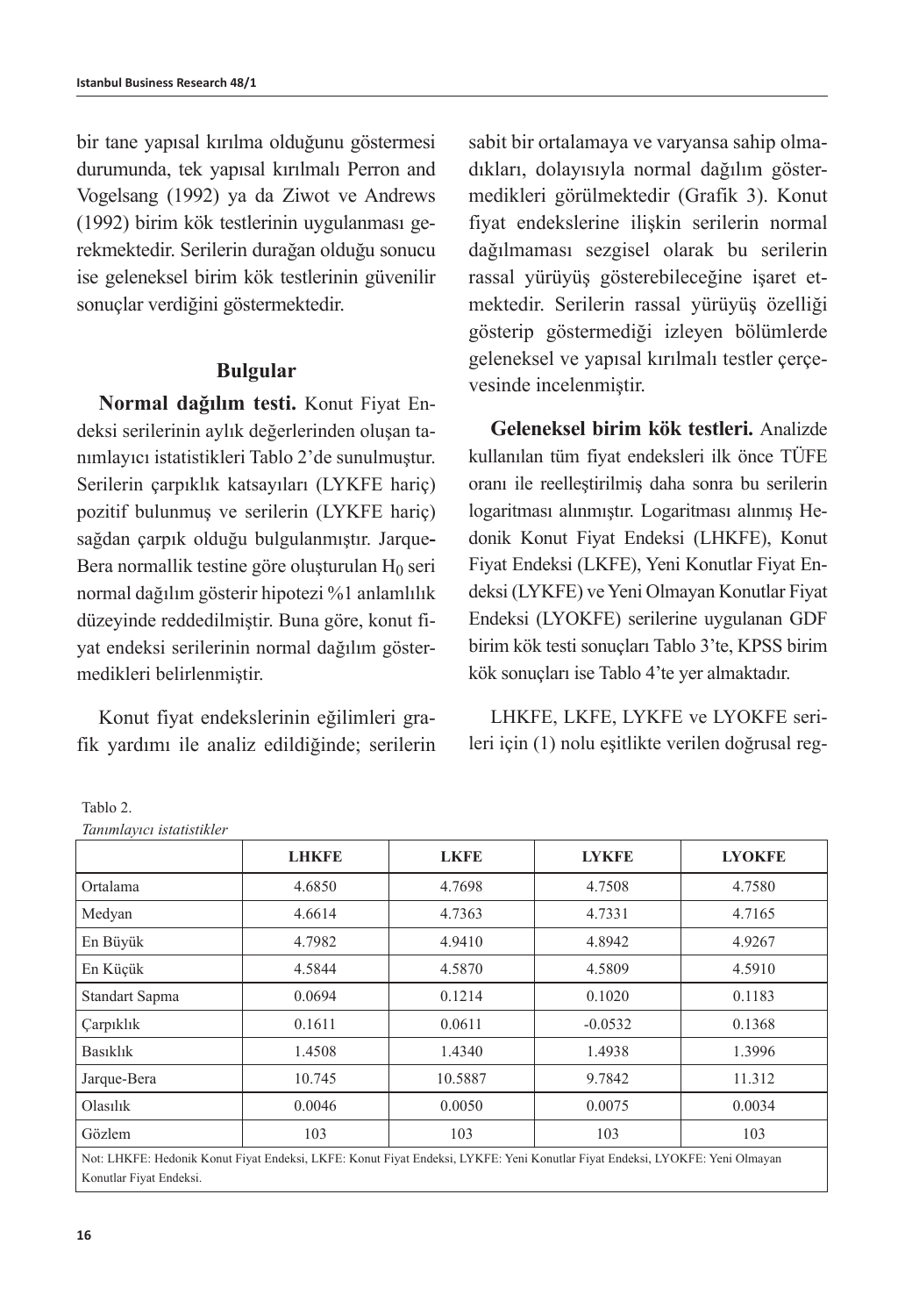

Grafik 3.

*Reel Konut Fiyat Endeksleri: 2010M01-2018M07*

Not: LHKFE: Hedonik Konut Fiyat Endeksi, LKFE: Konut Fiyat Endeksi, LYKFE: Yeni Konutlar Fiyat Endeksi, *LYOKFE: Yeni Olmayan Konutlar Fiyat Endeksi. Tüm serilerin logaritmaları alınmıştır.*

resyon modelinde hem sabit, hem de sabit ve trend bileşenlerinin bulunduğu durumlar için sırasıyla (*ADF<sub>u</sub>*) ve (*ADF<sub>τ</sub>*) testleri seviyede seri durağan değildir sıfır hipotezini %1 anlamlılık düzeyinde reddedememektedir. Buna karşılık, birinci dereceden farkı alınan seri için seri durağan değildir sıfır hipotezi reddedilmektedir. Diğer bir ifadeyle, LHKFE, LKFE, LYKFE ve LYOKFE serilerinde birim kökün var olduğu belirlenmiştir. Dolayısıyla bu serilerin rassal dağılım özelliği gösterdiği ve Türkiye konut piyasasının, geleneksel birim kök testi sonuçlarına göre, zayıf formda etkin bir piyasa olduğu sonucuna ulaşılmıştır.

LHKFE, LKFE, LYKFE ve LYOKFE serileri için (1) numaralı eşitlikte verilen doğrusal regresyon modelinin hem sabit hem de sabit ve

| I | ٠ |
|---|---|
|---|---|

| Bos Hipotez: LHKFE/D(LHKFE) serisinde birim kök<br>vardır. $[H_0:I(1)]$ |                               | <b>Seviye</b> | 1. Fark   |
|-------------------------------------------------------------------------|-------------------------------|---------------|-----------|
| Sabit                                                                   | GDF t-istatistiği $(ADE_{u})$ | $-1.0955$     | $-5.7738$ |
|                                                                         | $Olashk^*$                    | 0.7154        | 0.0000    |
|                                                                         | $%1$ sevivesi                 | $-3.4984$     | $-3.4984$ |
|                                                                         | $%5$ seviyesi                 | $-2.8914$     | $-2.8914$ |
|                                                                         | $%10$ sevivesi                | $-2.5826$     | $-2.5826$ |
| Sabit ve Trend                                                          | GDF t-istatistiği $(ADF7)$    | $-1.3523$     | $-5.7972$ |
|                                                                         | Olashk                        | 0.8688        | 0.0000    |
|                                                                         | %1 sevivesi                   | $-4.0543$     | $-4.0543$ |
|                                                                         | $%5$ seviyesi                 | $-3.4563$     | $-3.4563$ |
|                                                                         | $%10$ sevivesi                | $-3.1539$     | $-3.1539$ |

*Genişletilmiş Dickey Fuller (GDF) Birim Kök Test Sonuçları*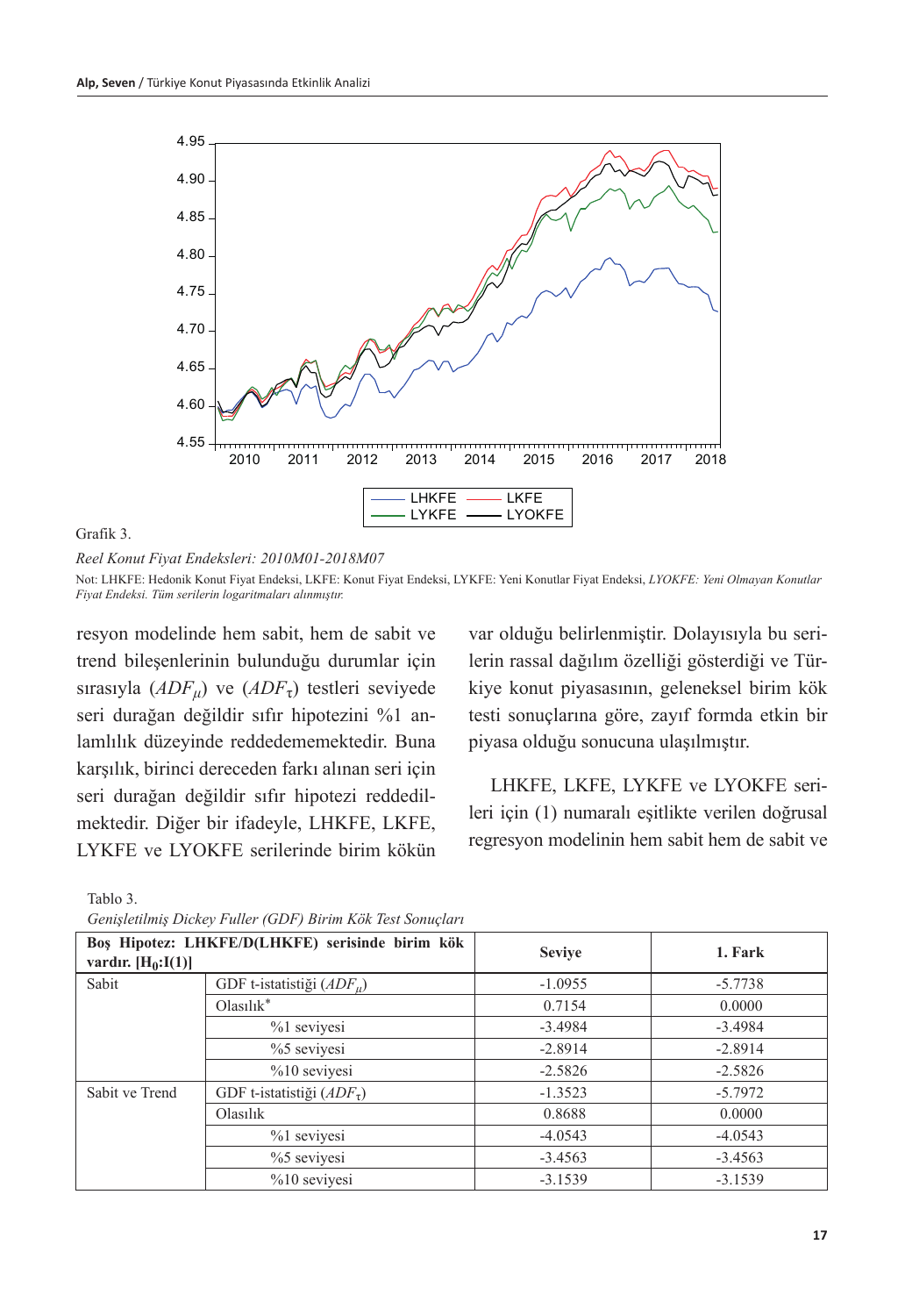| Bos Hipotez: LKFE/D(LKFE) serisinde birim kök vardır.<br>$[H_0: I(1)]$    |                                  | <b>Seviye</b> | 1. Fark   |
|---------------------------------------------------------------------------|----------------------------------|---------------|-----------|
| Sabit                                                                     | GDF t-istatistiği $(ADE_{u})$    | $-1.0855$     | $-5.5946$ |
|                                                                           | $Olashk^*$                       | 0.7191        | 0.0000    |
| Sabit ve Trend                                                            | GDF t-istatistiği $(ADF_{\tau})$ | $-0.4669$     | $-5.6842$ |
|                                                                           | Olasılık                         | 0.9836        | 0.0000    |
| Bos Hipotez: LYKFE/D(LYKFE) serisinde birim kök<br>vardır. $[H_0:I(1)]$   |                                  | <b>Seviye</b> | 1. Fark   |
| Sabit                                                                     | GDF t-istatistiği $(ADE_{u})$    | $-1.3089$     | $-9.5669$ |
|                                                                           | $Olashk^*$                       | 0.6232        | 0.0000    |
| Sabit ve Trend                                                            | GDF t-istatistiği $(ADFz)$       | $-0.5063$     | $-9.7491$ |
|                                                                           | Olashk                           | 0.9818        | 0.0000    |
| Bos Hipotez: LYOKFE/D(LYOKFE) serisinde birim kök<br>vardır. $[H_0:I(1)]$ |                                  | <b>Seviye</b> | 1. Fark   |
| Sabit                                                                     | GDF t-istatistiği $(ADE_{u})$    | $-1.0449$     | $-7.6372$ |
|                                                                           | $Olashk^*$                       | 0.7347        | 0.0000    |
| Sabit ve Trend                                                            | GDF t-istatistiği $(ADFz)$       | $-1.2010$     | $-7.6506$ |
|                                                                           | Olasılık                         | 0.9046        | 0.0000    |

\* MacKinnon (1996) tek taraflı p değerleri.

trend bileşenlerinin bulunduğu durumlar için *KPSSμ* ve *KPSS*τ testleri, seviyede seri durağandır sıfır hipotezini %1 anlamlılık düzeyinde reddederken, birinci dereceden farkı alınan seri için seri durağandır sıfır hipotezini reddedememektedir (Tablo 4). Dolayısıyla, KPSS testi sonuçları da Türkiye konut piyasasının zayıf formda etkin bir piyasa olduğuna işaret etmektedir.

Tablo 4.

*KPSS Birim Kök Test Sonuçları*

| Boş Hipotez: LHKFE/D(LHKFE) serisi durağandır. [H <sub>0</sub> :I(0)]   |                                                                       | <b>Seviye</b> | 1. Fark |
|-------------------------------------------------------------------------|-----------------------------------------------------------------------|---------------|---------|
|                                                                         | KPSS t-istatistiği                                                    | 1.0388        | 0.1809  |
|                                                                         | %1 sevivesi                                                           | 0.7390        | 0.7390  |
| Sabit                                                                   | $%5$ sevivesi                                                         | 0.4630        | 0.4630  |
|                                                                         | $%10$ seviyesi                                                        | 0.3470        | 0.3470  |
|                                                                         | KPSS t-istatistiği                                                    | 0.1473        | 0.1503  |
|                                                                         | %1 sevivesi                                                           | 0.2160        | 0.2160  |
| Sabit ve Trend                                                          | $%5$ seviyesi                                                         | 0.1460        | 0.1460  |
|                                                                         | $%10$ seviyesi                                                        | 0.1190        | 0.1190  |
| Boş Hipotez: LKFE/D(LKFE) serisi durağandır. [H <sub>0</sub> :I(0)]     |                                                                       | <b>Seviye</b> | 1. Fark |
| Sabit                                                                   | KPSS t-istatistiği                                                    | 1.0935        | 0.2627  |
| Sabit ve Trend                                                          | KPSS t-istatistiği                                                    | 0.1413        | 0.1979  |
|                                                                         | Boş Hipotez: LYKFE/D(LYKFE) serisi durağandır. [H <sub>0</sub> :I(0)] | <b>Seviye</b> | 1. Fark |
| Sabit                                                                   | KPSS t-istatistiği                                                    | 1.0906        | 0.2549  |
| Sabit ve Trend                                                          | KPSS t-istatistiği                                                    | 0.1529        | 0.1570  |
| Boș Hipotez: LYOKFE/D(LYOKFE) serisi durağandır. [H <sub>0</sub> :I(0)] |                                                                       | <b>Seviye</b> | 1. Fark |
| Sabit                                                                   | KPSS t-istatistiği                                                    | 1.0837        | 0.2078  |
| Sabit ve Trend                                                          | KPSS t-istatistiği                                                    | 0.1485        | 0.2015  |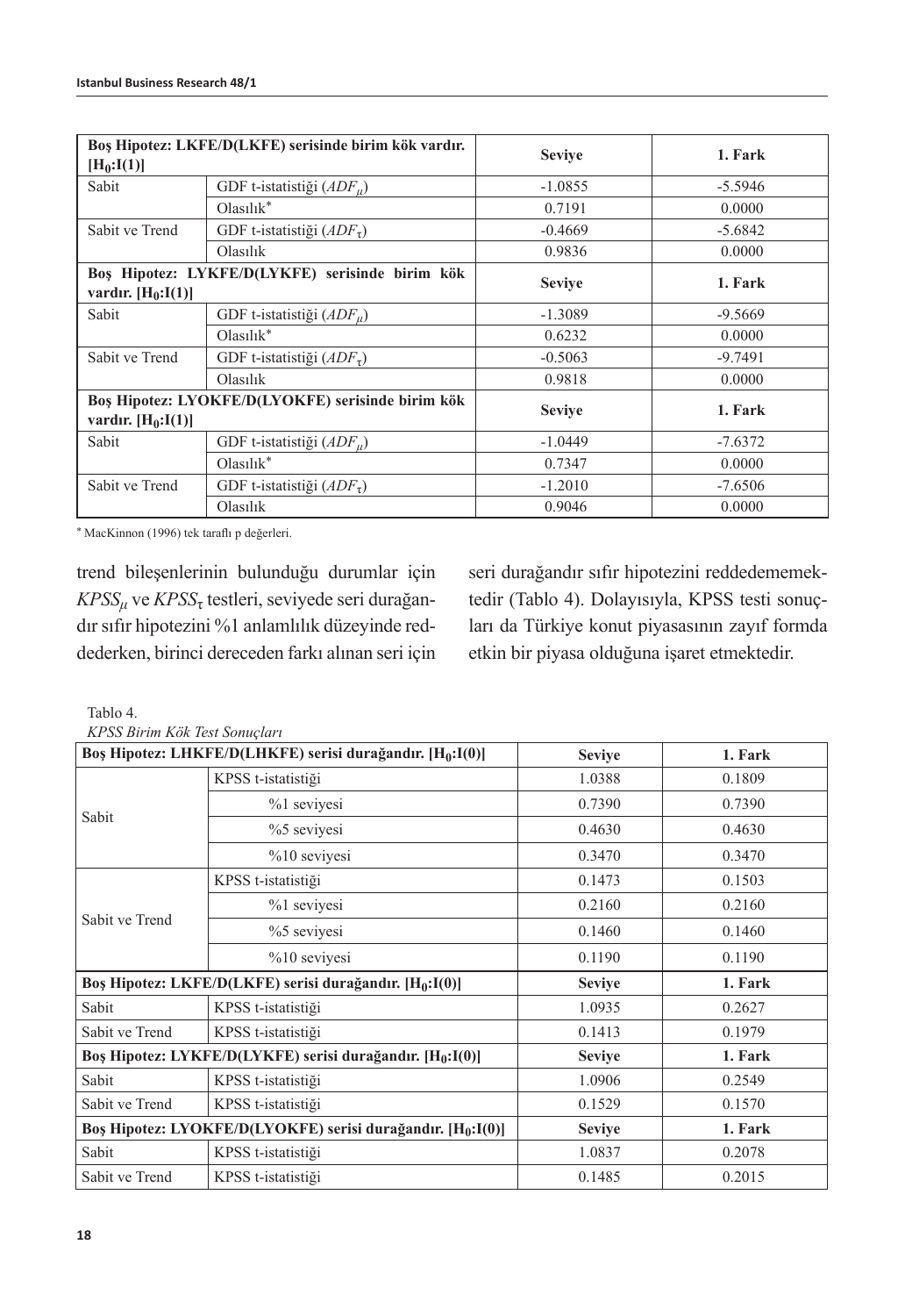Özetle, GDF ve KPSS testlerinde elde edilen sonuçlar (Tablo 3 ve Tablo 4), aylık frekansta verilen hem sabit hem de sabit ve trend içeren modellerin her ikisinde de LHKFE, LKFE, LYKFE ve LYOKFE serilerinin seviyede birim kök içerdiğini göstermektedir. Bu sonuç, yapısal kırılmaları dikkate almayan geleneksel birim kök testleri uygulandığında, konut fiyat endeks serilerinin rassal yürüyüş özelliği gösterdiğini ve Türkiye konut piyasasının, 01/2010-07/2018 dönemleri arasında, zayıf formda etkin bir piyasa olduğunu göstermektedir.

**Yapısal kırılmalı birim kök testleri.**  Geleneksel birim kök testleri, serilerde yapısal kırılmalar olması durumunda birim kökün varlığı hakkında hatalı sonuçlar verebilmektedir (Perron, 1989; Zivot and Andrews, 1992; Büberkökü, 2015). Bu olasılığı ortadan kaldırmak için, Perron (1989) ele alınan serinin gözleme dayalı incelenmesine ve bu seriyle ilgili önsel bilgilere dayanarak belirlenen olası kırılma tarihini yansıtan bir kukla değişken ile geleneksel GDF testini uyarlamıştır (Coşkun ve Seven, 2016). Ancak, kırılma tarihinin bu şekilde dışsal olarak belirlenmesi eleştirilere neden olmuştur. Bu nedenle, çalışmamızda, yapısal kırılmaların içsel olarak belirlendiği LS (2003) ve CMR (1998) iki kırılmalı birim kök testleri de uygulanmış ve sonuçları, sırasıyla, Tablo 5 ve Tablo 6'da verilmiştir.

LS (2003) testi sonuçlarına göre Model A ve Model C sıfır hipotezi tüm endeksler için reddedilememektedir. Bir başka ifadeyle tüm seriler ikili kırılma göstermekte fakat durağan bir süreç izlememektedir. Sıfır hipotezinin reddedilememesi bu serilerde (yapısal kırılmalar dikkate alındığında) birim kökün var olduğu, serilerin rassal yürüyüş gösterdiği ve dolayısıyla Türkiye konut piyasasının zayıf formda etkin oldu-

| Tablo 5.                                                                                                                                     |                      |                   |                |                   |  |  |
|----------------------------------------------------------------------------------------------------------------------------------------------|----------------------|-------------------|----------------|-------------------|--|--|
| İki Yapısal Kırılmalı LS Birim Kök Testi Sonuçları                                                                                           |                      |                   |                |                   |  |  |
| Değişkenler                                                                                                                                  | A Modeli<br>C Modeli |                   |                |                   |  |  |
|                                                                                                                                              | t-istatistiği        | Kırılma Tarihleri | t-istatistiği  | Kırılma Tarihleri |  |  |
| <b>LHKFE</b>                                                                                                                                 | $-2.09$ (k=12)       | 2012m5, 2016m12   | $-4.75$ (k=3)  | 2011m9, 2016m4    |  |  |
| <b>LKFE</b>                                                                                                                                  | $-2.78$ (k=12)       | 2012m5, 2016m12   | $-4.05$ (k=13) | 2013m3, 2016m2    |  |  |
| <b>LYKFE</b>                                                                                                                                 | $-2.23$ (k=12)       | 2011m4, 2016m12   | $-4.91$ (k=12) | 2012m12, 2016m10  |  |  |
| <b>LYOKFE</b>                                                                                                                                | $-2.67$ (k=12)       | 2012m5, 2012m12   | $-4.37$ (k=12) | 2013m3, 2016m1    |  |  |
| Not: LS: İki kırılmalı birim kök testi (LM testine dayalı). Model A: Serinin ortalamasında kırılma vardır. Model C: Serinin ortalamasında ve |                      |                   |                |                   |  |  |

eğiliminde kırılma vardır. Maksimum gecikme sayısı, *k max*, 13 olarak seçilmiş ve Campell ve Peron (1991) yöntemi kullanılarak elde edilen k değerleri parantez içerisinde verilmiştir. İçsel olarak elde edilen kırılma (iki kırılma) tarihleri parantez içerisinde yer almaktadır. LS testi için kritik değerler: i) Model A: -4.073 (1%), -3.563 (5%), -3.296 (10%), ii) Model C: -6.821 (1%), -5.917 (5%), -5.541 (10%).

Tablo 6

| İki Yapısal Kırılmalı CMR (1998) Birim Kök Testi Sonuçları |  |  |  |  |
|------------------------------------------------------------|--|--|--|--|
|                                                            |  |  |  |  |

| $\sim$                                                                                                                                    |               |                   |               |                   |  |
|-------------------------------------------------------------------------------------------------------------------------------------------|---------------|-------------------|---------------|-------------------|--|
| Değişkenler                                                                                                                               |               | <b>AO</b> Modeli  |               | <b>IO</b> Modeli  |  |
|                                                                                                                                           | t-istatistiği | Kırılma Tarihleri | t-istatistiği | Kırılma Tarihleri |  |
| <b>LHKFE</b>                                                                                                                              | $-3.045(4)$   | 2013m6, 2015m3    | $-2.963(12)$  | 2012m12, 2014m10  |  |
| <b>LKFE</b>                                                                                                                               | $-3.718(0)$   | 2012m8, 2015m2    | $-3.773(12)$  | 2012m3, 2014m3    |  |
| <b>LYKFE</b>                                                                                                                              | $-2.806(10)$  | 2012m11, 2014m11  | $-3.512(12)$  | 2011m12, 2014m4   |  |
| <b>LYOKFE</b>                                                                                                                             | $-3.899(0)$   | 2012m8, 2015m2    | $-3.293(12)$  | 2012m11, 2014m10  |  |
| Not: CMR birim kök testi için AO ve IO modellerinin her ikisinde de kritik değer: -5.490 (%5) (Clemente, Montañés, Reyes: 1998). Parantez |               |                   |               |                   |  |
| içindeki değerler en uygun gecikme uzunluklarını göstermektedir.                                                                          |               |                   |               |                   |  |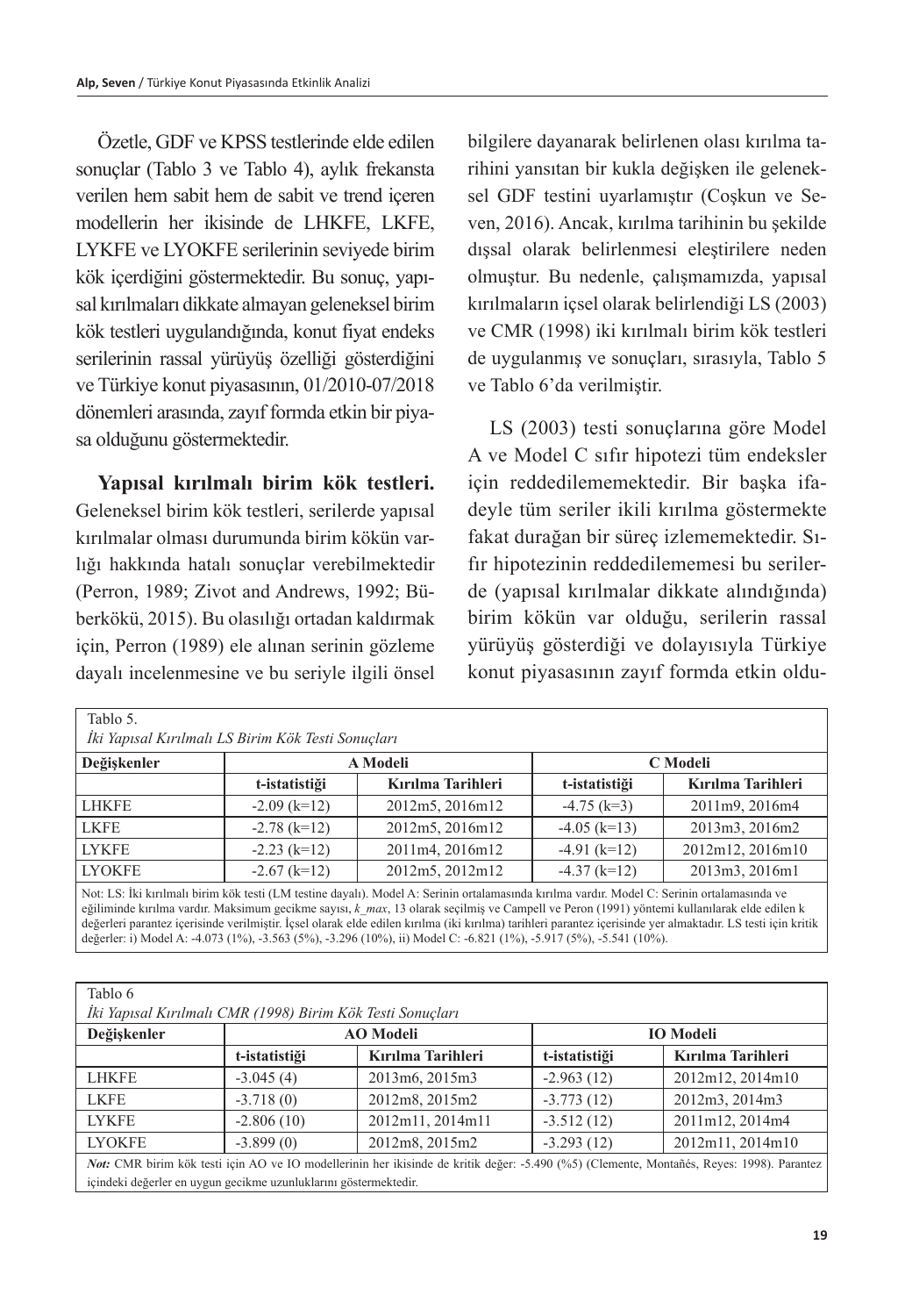

Grafik 4.

*CMR Birim Kök Testi Sonuçlarına Göre Serilerdeki Yapısal Kırılma Tarihleri*

ğu anlamına gelmektedir. Öte yandan, LS (2003) testindeki A modelinin kırılma tarihleri i) LHKFE için: 2012 Mayıs ve 2016 Aralık ayları, ii) LKFE için: 2012 Mayıs ve

2016 Aralık ayları, iii) LYKFE için: 2011 Nisan ve 2016 Aralık ayları ve iv) LYOK-FE için ise: 2012 Mayıs ve 2012 Aralık ayları şeklinde gerçekleşmiştir.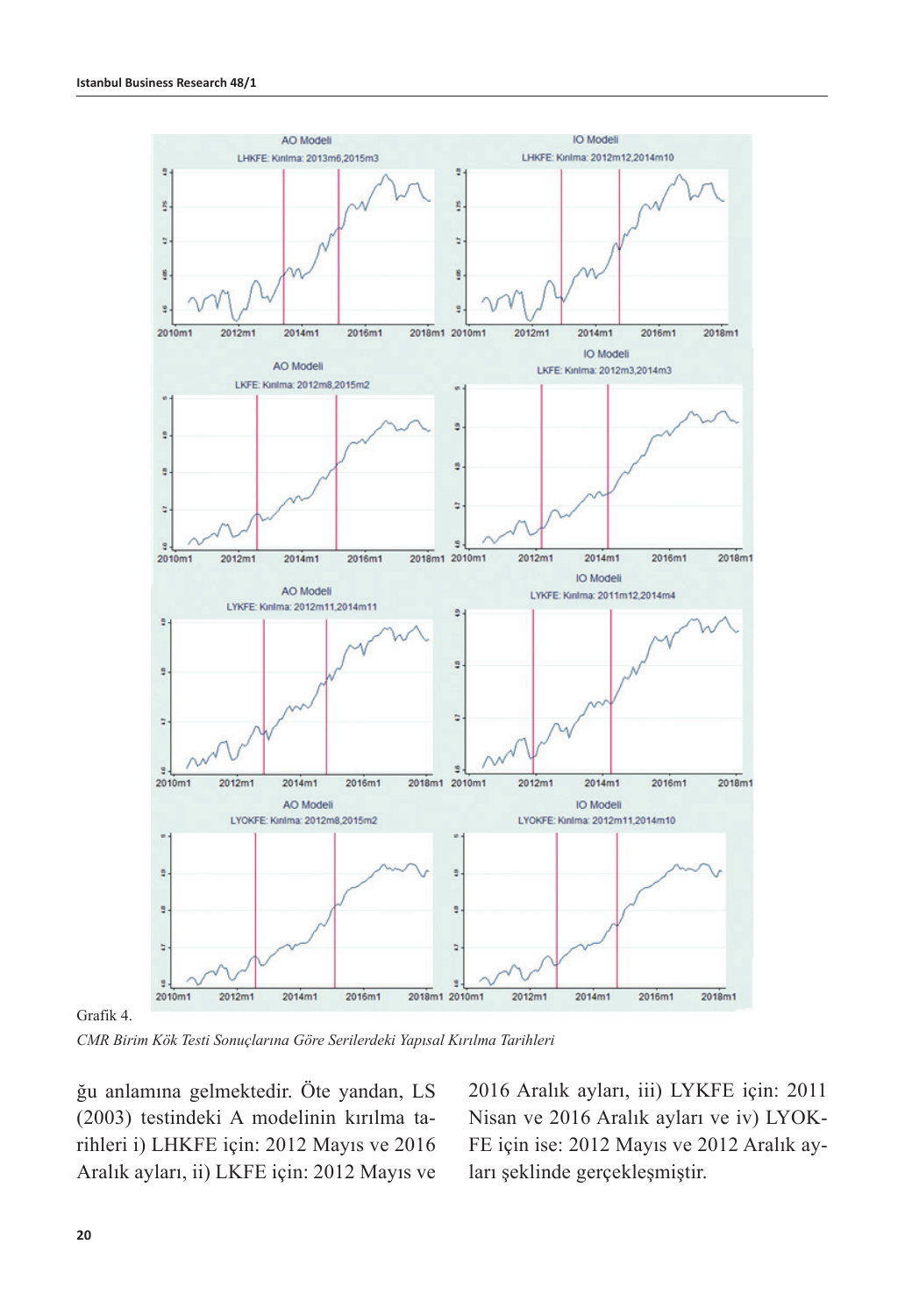İki yapısal kırılmaya izin veren ve kırılma tarihlerinin içsel olarak belirlendiği CMR (1998) birim kök testinin sonuçları Tablo 6'da ve Grafik 4'te sunulmuştur. CMR testinin her iki modeli için de elde edilen sonuçlar incelendiğinde bütün değişkenlerin düzey değerde t-istatistiği değerlerinin kritik değerden mutlak değerce küçük olduğu görülmektedir. Bu nedenle CMR testinin "seride yapısal kırılma olması durumunda birim kök vardır" şeklindeki boş hipotezi reddedilememektedir. Bütün serilerde yapısal kırılma durumunda birim kök vardır sonucuna ulaşılmıştır. Bu sonuç, geleneksel birim kök testleri olan GDF ve KPSS ile iki yapısal kırılmalı LS birim kök testi sonucunda olduğu gibi, tüm serilerin rassal yürüyüş gösterdiğine ve piyasanın zayıf formda etkin olduğuna işaret etmektedir.

Grafik 4'te, CMR testinin AO ve IO modellerine göre bir serideki yapısal kırılma tarihlerinin farklı olduğu görülmektedir. Bunun nedeni, daha önce de belirtildiği gibi, AO modelinde yapısal kırılmaya ani şokların sebep olduğu varsayımı geçerliyken IO modelinde şokların kademeli bir biçimde gerçekleştiği varsayılmaktadır. AO modelinde yapısal kırılmalar 2012 yılı 3'üncü ve 4'üncü çeyrekte; 2015 yılında ise 1'inci çeyrekte yoğunlaşmaktadır. IO modelinde kırılmaların 2012 yılı 1'inci ve 4'üncü çeyrekte; 2014 yılında ise neredeyse tüm çeyreklerde etkili olduğu görülmektedir.

Konut fiyat endekslerinden elde edilen bulguların yorumlanmasında yapısal kırılmalı birim kök testlerinin sonuçları esas alınmıştır. Bunun nedeni ise, fiyat serilerinde yapısal kırılmaların varlığının LS (2003) ve CMR (1998) testleri ile ispatlanması ve yapısal kırılmalı birim kök testlerinin kırılmaların varlığı altında geleneksel testlere göre daha tutarlı sonuçlar vermesidir. Bu kapsamda, LS (2003) testindeki Model A ve Model C ile CMR (1998) testindeki AO ve IO modellerinin bulguları Türkiye konut piyasasının 2010-2018 döneminde zayıf formda etkin olduğunu göstermektedir.

Çalışmada kullanılan farklı yapısal kırılmalı birim kök testleri ve içerdikleri farklı modeller yapısal kırılmalara ilişkin farklı tarihleri işaret etmektedir ancak, genel olarak, 2012 yılında ilgili fiyat endekslerinde kırılmaların yoğunlaştığı görülmektedir. Yapısal kırılmalar genel olarak konut arz ve talebi üzerinde etkili olan yapı maliyeti, finansal servet (M2), konut kredisine erişim kolaylıkları (kredi tahsis koşulları ve özellikle borç-değer oranı), tüketicilerin genel ekonomi ve konut piyasasına yönelik beklentileri ve özellikle de faiz oranındaki değişimlerle açıklanabilir. Konut fiyatını etkileyen değişkenlerden en önemlilerinden biri konut kredisi faizleridir. 2012 yılı Ocak ayında %14.5 olan konut kredisi faizi, 2013 yılı Ocak ayında %9.78'e gerilemiştir. Bu düşüş 2013 yılı 2'inci çeyreğin sonuna kadar devam etmiştir. Ayrıca konut talebinin bir göstergesi olarak ikamet amaçlı yapı kullanma izin belgeleri istatistiklerine bakıldığında 2012 yılı Ocak ayında bir önceki aya göre %43 düşüş olduğu görülmektedir. Konut arzının bir göstergesi olarak ise yapı ruhsatı istatistikleri incelendiğinde yine 2012 yılı Ocak ayının bir önceki aya göre %63 civarında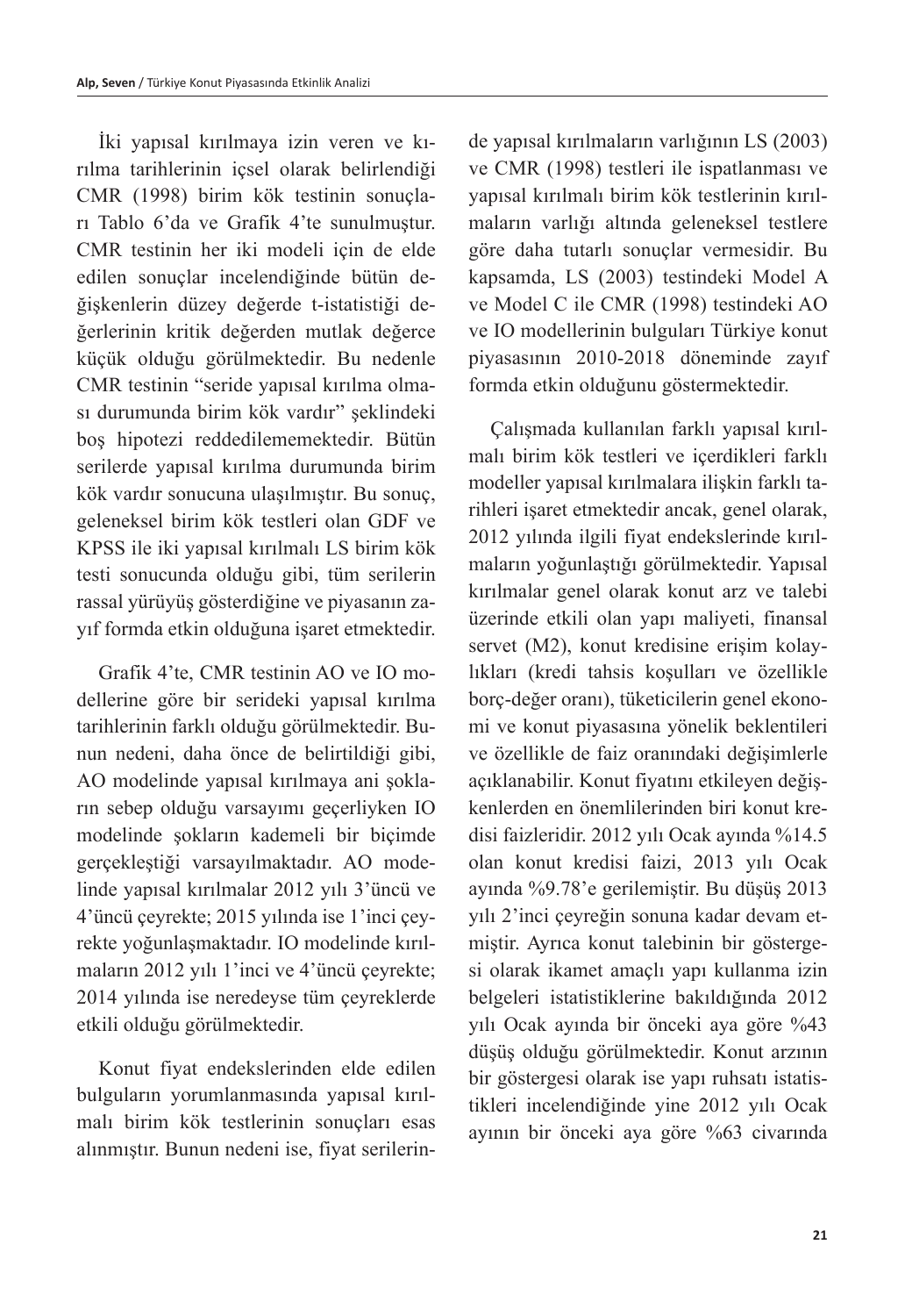azaldığı görülmektedir.6 İncelenen istatistikler ağırlıklı olarak yeni yapılan konutları temsil etmektedir. Ancak Grafik 3'ten de görüldüğü üzere, tüm fiyat konut endeksleri reel serileri birbirine yakın ve aynı yönde bir seyir izlemektedir.

#### **Sonuç**

Literatürde, Türkiye konut piyasasının etkinliğini EPH çerçevesinde ülke düzeyinde ilk kez araştıran bu çalışmada, son yılların, hem ekonomik hem de sosyal açıdan ön plana çıkan sektörlerinden biri olan konut sektörü analiz edilmiştir. Türkiye Cumhuriyet Merkez Bankası'nın yayımlamış olduğu hedonik konut fiyat endeksi, konut fiyat endeksi, yeni konut fiyat endeksi ve yeni olmayan konut fiyat endeksi serileri 2010-2018 dönemi için aylık frekansta kullanılarak bu serilerde birim kökün varlığı incelenmiştir. TÜFE serisi ile reelleştirilen fiyat serilerinin doğal logaritması alınmış ve bu serilere hem geleneksel hem de yapısal kırılmalara izin veren birim kök testleri uygulanmıştır. Geleneksel birim kök testi olarak GDF ve KPSS testleri kullanılırken, serilerde olası yapısal kırılmaları göz önünde bulundurmak amacıyla iki yapısal kırılmalı Lee- Strazicich (LS) ve Clemente, Montañés ve Reyes (CMR) birim kök testleri kullanılmıştır. Birim kök testlerinden elde edilen sonuçlar seçilen dört serinin de birim kök içerdiğini işaret etmektedir. Analiz sonuçlarına göre, Türkiye konut fiyat serileri 2010-2018 dönemi içerisinde rassal bir seyir izlemiştir. Diğer bir ifadeyle, Türkiye konut piyasasının zayıf formda etkin bir piyasa olduğu hem geleneksel hem de yapısal kırılmalı birim kök testleriyle gösterilmiştir. Konut piyasasının zayıf formda etkin bir piyasa olması, konut fiyatlarının kamuya açıklanan bütün bilgileri yansıttığını ve geçmiş fiyat hareketleri kullanılarak konut piyasasında ortalamanın üstünde getiri elde edilemeyeceğini göstermektedir.

Çalışmada analiz edilen 2010-2018 döneminde, konut sahiplik oranı, artan konut arzı ve satışlarına rağmen özellikle medyan gelirin %60'ının altında gelire sahip olan kesim için düşme eğilimi göstermiştir. Bu durum toplumda konut sahipliğinin, ilgili dönemde, orta-üst gelir grubunun mülkiyetinde yoğunlaştığına işaret etmektedir. Artan kiracılık oranlarının yanı sıra, konut talebi için gösterge niteliğinde olan, hanehalkı sayısında ve yapı kullanma izin belgelerinde düşük düzeyde gerçekleşen artış, planlanan arzın bir göstergesi olarak yapı ruhsatlarında görece yüksek gerçekleşen artış, arz ve talep arasındaki farkın artma eğiliminde olduğunu gösteren bulgulardır. Çalışmada analiz edilen tüm konut fiyat endeksi serileri ilgili dönemde aynı yönde (artış eğiliminde) ve birbirine yakın bir seyir izlemektedir. Konut fiyatlarının artış eğilimi içinde olmasının yalnızca arz ve talep koşulları ile açıklanamayan çeşitli bulgular içermesi, konut piyasasında fiyatlar üzerinde spekülatif etkiler gerçekleşmiş olabileceğini düşündürmektedir.

<sup>6</sup> İncelenen değişkenler: Konut (TL Üzerinden Açılan) Bankalarca Açılan Kredilere Uygulanan Ağırlıklı Ortalama Faiz Oranları, İnşaat İstatistikleri-Yapı Kullanma İzin Belgelerine Göre (TÜİK) ve İnşaat İstatistikleri-Yapı Ruhsatına Göre (TÜİK): İki ve Daha Fazla Daireli İkamet Amaçlı Binalar (Daire Sayısı)-Düzey. Kaynak: https://evds2.tcmb.gov.tr/index. php?/evds/serieMarket/ (Erişim Tarihi, 11 Ekim 2018).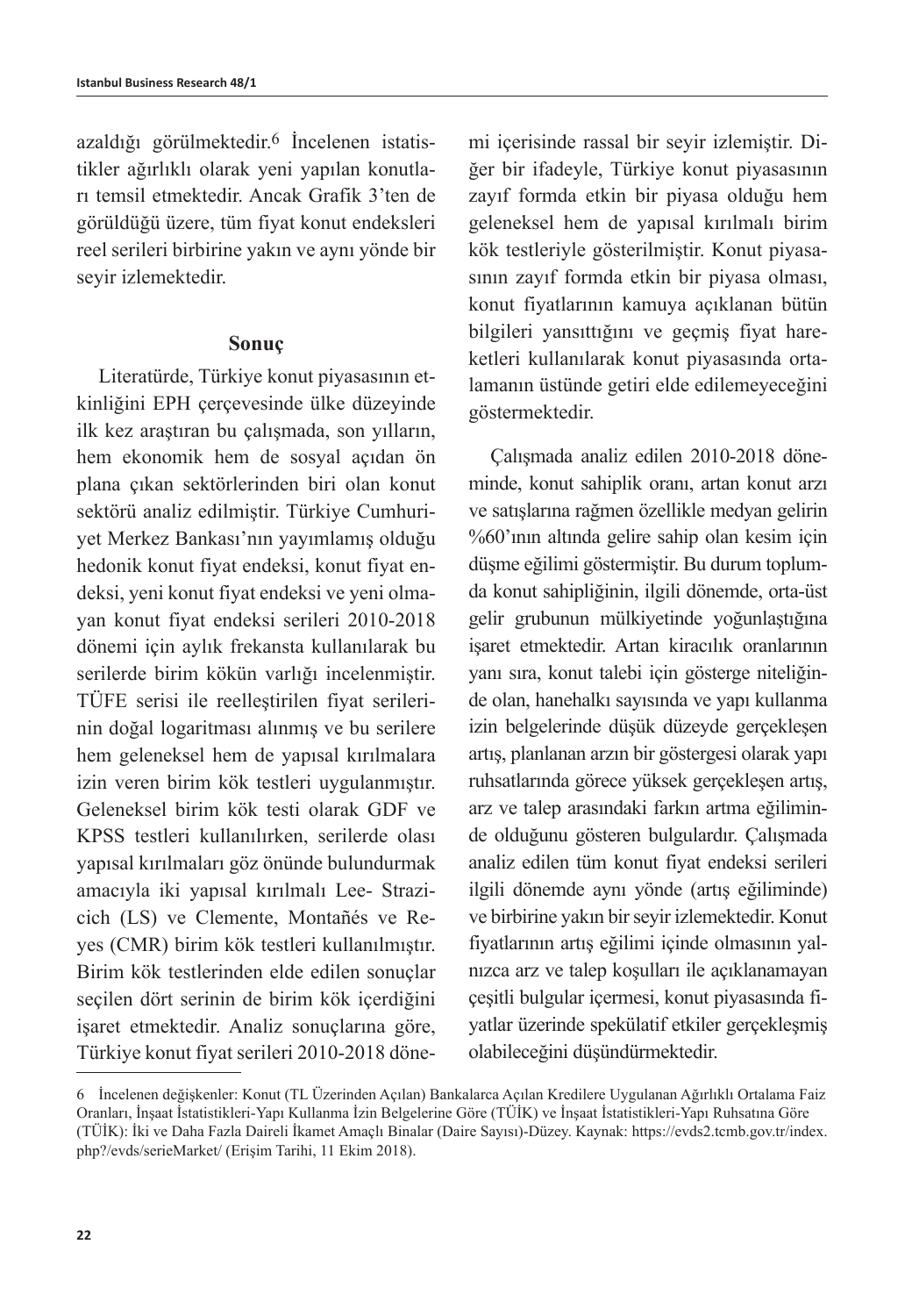Piyasada ortaya çıktığı düşünülen arz fazlasına rağmen fiyat katılığı, spekülatif konut talebi ve çeşitli davranışsal etkenlerin bireyleri, servetlerini konut biçiminde tutmaya yönlendirmesi gibi çeşitli nedenlerle son yıllarda konut talebinin ve satışlarının dikkat çekici ölçüde arttığı gözlenmiştir. Konut, son birkaç yıl öncesine kadar piyasa fiyatı artarken de talebi artmaya devam eden iktisadi bir mal olarak karşımıza çıkmaktadır. Ancak konut, tüketim işlevinin yanı sıra, sahibine sağladığı; alım satım fiyatları arasındaki farktan yararlanmak, kira getirisi elde etmek, yapsat imkânları ile konutun piyasa fiyatını artırabilmek gibi faydaları nedeniyle, fiyatları üzerinde spekülatif etkiler oluşabilecek bir yatırım aracına da dönüşmüştür. Bir yatırım aracı olarak konutun da diğer varlıklar gibi etkin işleyen bir piyasaya sahip olup olmadığının araştırıldığı çalışmamızda, elde ettiğimiz bulgular Türkiye konut piyasasının zayıf formda etkin bir piyasa olduğunu göstermiş ve spekülatif etkilerin piyasada aşırı getiri elde etmek açısından etkisiz olduğuna işaret etmiştir. Zayıf formda etkinlik analizinin varsayım ve kısıtları içinde, hanehalkı, geliştirici ve yatırımcı gibi konut piyasası katılımcılarının etkin bir piyasada işlem yaptıkları, piyasadaki geçmiş dönem bilgilerin fiyata tam olarak yansıdığı ve böylece mevcut alım satım işlemlerinde ortalamanın üstünde kar edilemeyeceği düşünülebilir. Bununla birlikte, yukarıda zayıf formda etkinliğe yönelik olarak yer verilen görüşlerin, yarı güçlü ve güçlü formda etkinlik analizlerine göre farklılaşabileceği de göz ardı edilmemelidir.

## **Kaynakça/References**

- Akal M., Birgili E. ve Durmuşkaya S. (2012) İMKB30, IMKB100 , Dolar ve Avro futures piyasaların etkinliğinin testi. *Business and Economics Research Journal, 3*(4), pp. 1–20.
- Altunöz, U. (2016). Boras İstanbul'da zayıf formda etkin piyasa hipotezinin testi: Bankacılık sektörü örneği. *Journal Of International Social Research, 9*(43).
- Atan, S. D., & Özdemir, Z. A. (2009). Hisse senedi piyasasında zayıf formda etkinlik: İMKB üzerine ampirik bir çalışma. *Dokuz Eylül Üniversitesi İktisadi ve İdari Bilimler Fakültesi Dergisi, 24*(2), 33–48.
- Bachelier, L. (1900). Theory of speculation. Dimson, E. and M. Mussavian (1998), A brief history of market efficiency. *European Financial Management, 4*(1), 91–193.
- Barkoulas, J., Chakraborty, A., Ouandlous, A. (2012). A metric and topological analysis of determinism in the crude oil spot market. *Energy Econ,* 34, 584–591.
- Berke, B., Özcan, B., & Dizdarlar, H. I. (2014). Döviz piyasasının etkinliği: Türkiye için bir analiz. *Ege Academic Review, 14*(4), 621–636.
- Birau, F. R. (2013). Emerging capital market efficiency: a comparative analysis of weak-form efficiency in Romania and Hungary in the context of the global financial crisis, Al & Soc, Springer.
- Bouri, E., Chang, T., & Gupta, R. (2017). Testing the efficiency of the wine market using unit root tests with sharp and smooth breaks. *Wine Economics and Policy, 6*(2), 80–87.
- Brock, W. A., Dechert, W. D., & Scheinkman, J. A. (1987). A test for independence based on the correlation dimension." Social Systems Research Institute, University of Wisconsin-Madison. Working Paper 8702.
- Brown, R. (1828). XXVII. A brief account of microscopical observations made in the months of June, July and August 1827, on the particles contained in the pollen of plants; and on the general existence of active molecules in organic and inorganic bodies. *The Philosophical Magazine, 4*(21), 161–173.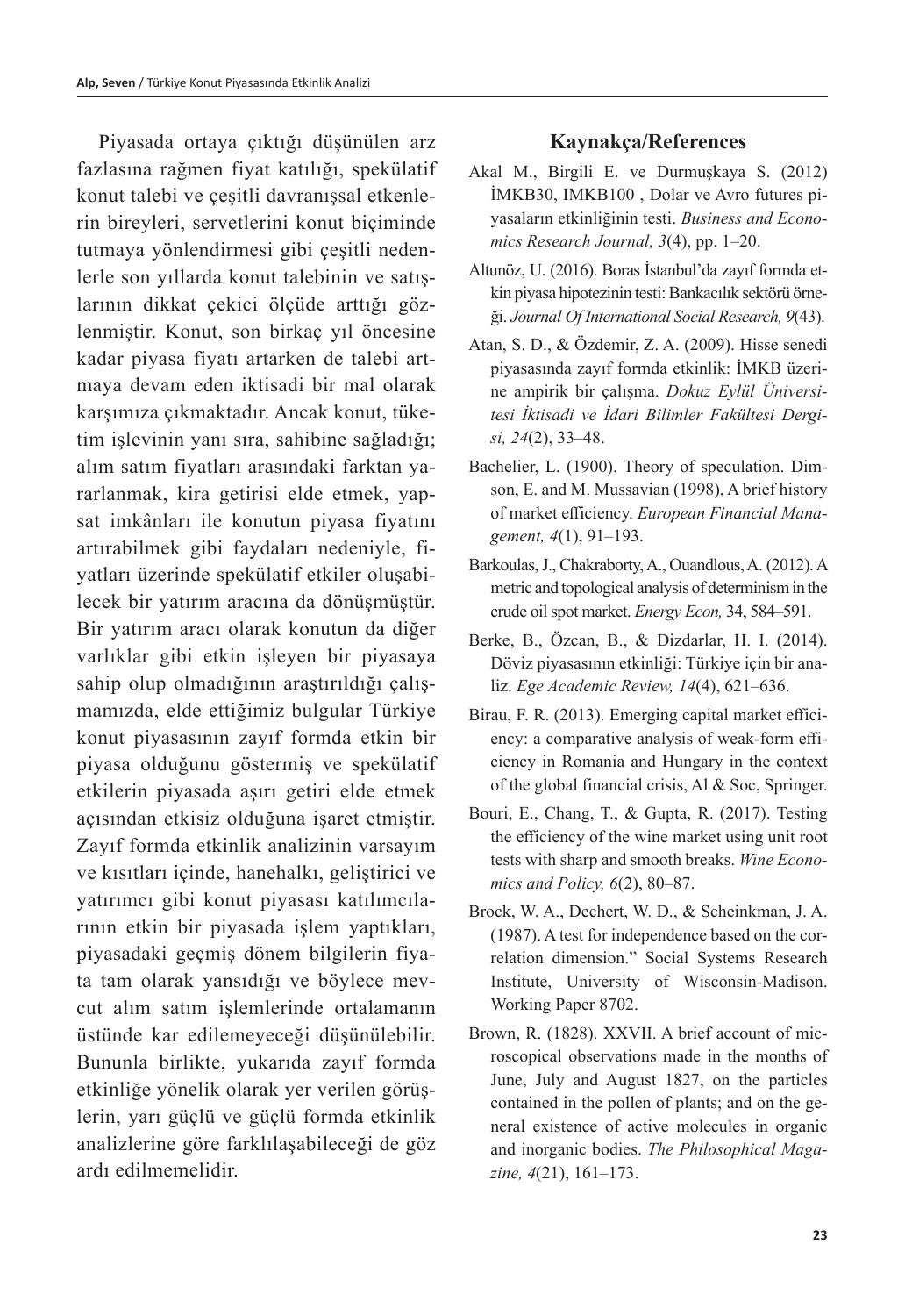- Büberkökü, Önder, (2015). Türk hisse senedi piyasalarının etkinliğinin incelenmesi: Çoklu yapısal kırılmalara dayalı bir analizi. *Bankacılar Dergisi,* 93, 46–59.
- Campbell, J., & Perron, P. (1991). Pitfalls and Opportunities: What Macroeconomists Should Know About Unit Roots", NBER Macroeconomics Annual 1991, Ed. O.J.Blanchard, S. Fischer, MIT Press, Cambridge, MA içinde, 141–201.
- Carrıon-ı-Sılvestre, Lluís, J. Kım D. and Perron P. (2009). GLS-based unit root tests with multiple structural breaks under both the null and the alternative hypotheses. *Econometric Theory*, 25, 1754–1792.
- Case, K. E., & Shiller, R. J. (1989). The behavior of home buyers in boom and post-boom markets. NBER Working Paper No. 2748.
- Case, K. E., & Shiller, R. J. (1990). Forecasting prices and excess returns in the housing market. *Real Estate Economics, 18*(3), 253–273.
- Cevik, E.I. (2012). İstanbul Menkul Kıymetler Borsası'nda etkin piyasa hipotezinin uzun hafıza modelleri ile analizi: sektörel bazda bir inceleme. *Journal of Yasar University, 7*(26), 4437–4454.
- Charles, A., Darné, O., & Kim, J. H. (2015). Will precious metals shine? A market efficiency perspective. International Review of Financial Analysis, 41, 284–291.
- Clemente, J., Montañés, A., & Reyes, M. (1998). Testing for a unit root in variables with a double change in the mean. *Economics Letters, 59*(2), 175–182.
- Corradi, V., Swanson, N. R., & White, H. (2000). Testing for stationarity-ergodicity and for comovements between nonlinear discrete time markow processes. *Journal of Econometrics,* 96, 39–73.
- Coşkun, Y. (2016a). Türkiye konut piyasasında talep eğilimleri ve bilgi bakışımsızlığına yönelik politika önerileri. *Bankacılar Dergisi,* 96*,* 122–143.
- Coşkun, Y. (2016b). Konut fiyatları ve yatırımı: Türkiye için bir analiz. *Niğde Üniversitesi İktisadi ve İdari Bilimler Fakültesi Dergisi, 9*(2), 201–217.
- Coşkun, Y. ve Seven, U. (2016). Etkin Piyasalar Hipotezi ve BİST'in Zayıf Form Etkinlik Analizi. (Finansal Piyasalar ve Kurumlar: Teori ve Türkiye Uygulamasına Güncel Bakış) Bölüm 9, Seçkin Yayınları, Ed: Aysel Gündoğdu, ISBN: 978-975-02-3765-2), 289–319.
- Demireli, E., Akkaya, G. C., & İbaş, E. (2010). Finansal piyasa etkinliği: S&P 500 üzerine bir uygulama. CÜ İktisadi ve İdari Bilimler Dergisi, 11(2), 53–67.
- Dickey, D.A., & Fuller, W.A. (1979). Distribution of the Estimators for Autoregressive Time Series with a Unit Root. *Journal of The American Statistical Society,* 75, 427–431.
- Einstein, A. (1905). On the motion of small particles suspended in liquids at rest required by the molecular-kinetic theory of heat. *Annalen der physik*, 17, 549–560.
- Elliot, G., Rothenberg, T.J., & Stock, J.H. (1996). Efficient tests for an autoregressive unit root. *Econometrica 64*(4), 813–836.
- Engle, R. F. & C. W. J. Granger (1987). Co-integration and error correction: Representation, estimation and testing. *Econometrica,* 55, 251–276.
- Ergül, N. (2009). Ulusal Hisse Senetleri Piyasası'nda etkinlik. *Yönetim Bilimleri Dergisi, 7*(1), 101–117.
- Fama, E. F. (1965a), Random walks in stock market prices. *Financial Analysts Journal 21*(5), 55–59. Reprinted in 1995 as Random Walks in Stock Market Prices, Financial Analysts Journal 51(1), 75–80.
- Fama, E. F. (1965b), The behavior of stock-market prices. *Journal of Business, 38*(1), 34–105.
- Fama, E. F. (1970), Efficient capital markets: A review of theory and empirical work. *The Journal of Finance 25*(2), 383–417.
- Fama, E. F., Fisher, L., Jensen, M. C. & Roll, R. (1969). The adjustment of stock prices to new information. *International Economic Review 10*(1), 1–21.
- Friedman, M. (1953). The Case for Flexible Exchange Rates, in M. Friedman (ed.), Essays in positive economics, University of Chicago Press. Chicago, 157–203.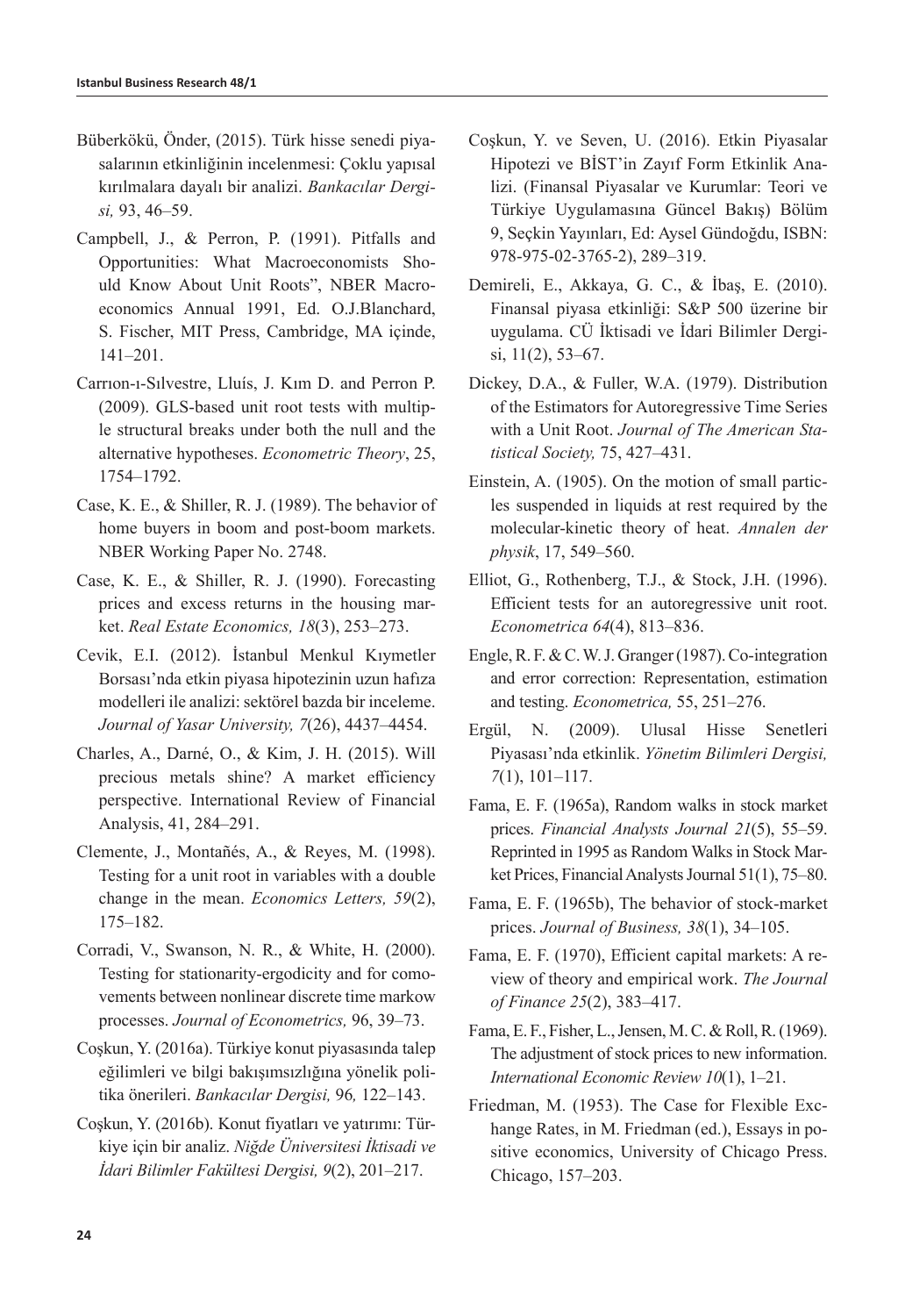- Gatzlaff, D.H., & D. Tırtıroğlu (1995). Real estate market efficiency: Issues and evidence. *Journal of Real Estate Literature 3*(2), 157–189.
- Gau, G.W. (1984). Weak form test of the efficiency of real estate ınvestment markets. *Financial Review, 19*(4), 301-320.
- Gau, G.W. (1985). Public information and abnormal returns in real estate investement. *Journal of the American Real Estate and Urban Economics Association, 13*(1), 15–31.
- Gibson, G. (1889). The Stock Markets of London, Paris and New York, G.P. Putnam's Sons, New York.
- Gözbaşı, O., I. Küçükkaplan & S. Nazlıoğlu. (2014), Re-examining the Turkish stock market efficiency: Evidence from nonlinear unit root tests. *Economic Modelling*, 38, 381–384.
- Gu, A.Y. (2002). The predictability of house prices. *Journal of Real Estate Research, 24*(3), 213–233.
- Gu, R., & Zhang, B. (2016). Is efficiency of crude oil market affected by multifractality? Evidence from the WTI crude oil market. *Energy Economics,* 53, 151–158.
- Guntermann, K. L., & Norrbin, S. C. (1991). Empirical tests of real estate market efficiency. *The Journal of Real Estate Finance and Economics, 4*(3), 297–313.
- Gürbüz, S., & Şahbaz, A. (2017). Bist 100 endeksi için piyasa anomalilerinin incelenmesi: Ramazan ayı ve dini bayramların etkileri. *In ICPESS (International Congress on Politic, Economic and Social Studies)*, 3.
- Hamid, K., Suleman, M. T., Ali Shah, S. Z., Akash, I., & Shahid, R. (2017). Testing the weak form of efficient market hypothesis: Empirical evidence from Asia-Pacific markets.
- Harvey, D. I.,Leybourne, S. J., & Xiao, B., (2008). A powerful test for linearity when the order of integration is unknown. *Studies in Nonlinear Dynamics &Econometrics*, 12.
- Hepşen, A. (2012). Finansal krizlerde gayrimenkul fiyat endekslerinin önemi ve endekslerin oluşturulmasında kullanılan yöntemler. *Sermaye Piyasası Dergisi, Finansal Mühendislik ve Risk Yönetimi Özel Sayısı, Nisan*.
- Hepsen, A. and Kalfa, N. (2009). Housing market activity and macroeconomic variables: An analysis of Turkish dwelling market under new mortgage system. *Istanbul University Journal of the School of Business Administration, 38*(1), 38–46.
- Itô, K. (1944). On the ergodicity of a certain stationary process. *Proceedings of the Imperial Academy, 20*(2), 54–55.
- Johansen, S. (1988). Statistical analysis of cointegration vectors. *Journal of Economic Dynamics and Control, 12*(2-3), 231–254.
- Johansen, S. (1995). Likelihood-based Inference in Cointegrated Vector Autoregressive Models, OUP Catalogue.
- Kapusuzoglu, A. (2013). Testing weak form market efficiency on the Istanbul stock exchange (ise). *Int.J.Buss.Mgt.Eco.Res.,4*(2), 700–705.
- Karan, M. B., & Kapusuzoğlu, B. (2010). An analysis of the random walk and overreaction hypotheses through optimum portfolios constructed by the nonlinear programming model. *Australian Journal of Basic Application Sciences, 4*(6), 1215–1220.
- Kapetanios, G., Shin, Y., & Snell, A. (2003). Testing for a unit root in the nonlinear STAR framework. *Journal of econometrics, 112*(2), 359–379.
- Kendall, M. G. (1953), The analysis of economic timeseries—Part I: Prices. *Journal of the Royal Statistical Society. Series A (General) 116*(1), 11–25.
- Keynes, J. M. (1936), The General Theory of Employment, Interest and Money, Macmillan, London.
- Koçoğlu, Ş., Çevik, Y. E., & Tanrıöven, C. (2016). Bitcoin piyasalarının etkinliği, likiditesi ve oynaklığı. *Journal of Business Research-Türk,* 77-97.
- Kolmogorov, A. N. (1931), Über die analytischen Methoden in der Wahrscheinlichkcitsrechnung, Math. Ann., 104, 415–458 . [English translation, 62–108, Kluwer Acad., Dordrecht, Netherlands, 1992].
- Kuo, C. L. (1996). Serial correlation and seasonality in the real estate market. *Journal of Real Estate Finance and Economics 12*(2), 139–162.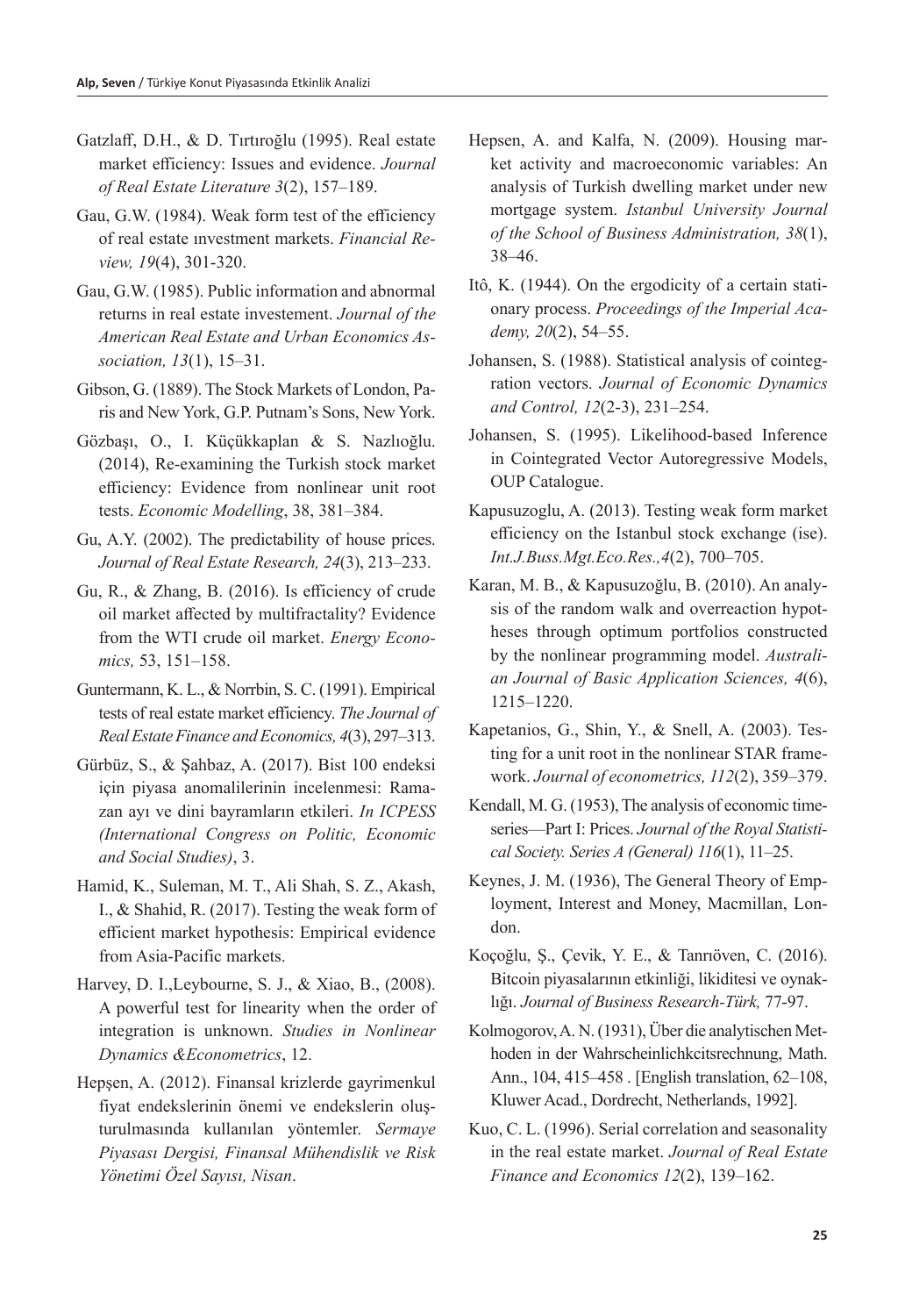- Kwiatkowski, D., Peter, C.B. Phillips, P. Schmidt, P. ve Y. Shin (1992). Testing the null hypothesis of stationarity against the alternative of a unit root: How sure are we that economic time series have a unit root? *Journal of Econometrics*, 54, 159–178.
- Lanne, M., Lütkepohl, H. & Saikkonen, P. (2002). Comparison of unit root tests for time series with level shifts. *Journal of Time Series Analysis, 23*(6), 667–685.
- Lee, J. ve Strazicich, M. C. (2003). Minimum LM unit root test with two structural breaks. *Review of Economics and Statistics, 85*(4), 1082–1089.
- Lee, J., & Strazicich, M. C. (2004). Minimum LM unit root test with one structural break. *Manuscript, Department of Economics, Appalachian State University*, 1–16.
- Linneman, P. (1986). An empirical test of the efficiency of the housing market. *Journal of Urban Economics, 20*(2), 140–154.
- Lumsdaine, R. L & Papell, D. H. (1997). Multiple trend breaks and the unit root hypothesis. *Review of Economics and Statistics, 79*(2), 212–218.
- Maki, D. (2012). Tests for cointegration allowing for an unknown number of breaks. *Economic Modelling, 29*(5), 2011–2015.
- Malcioglu, G., & Aydin, M. (2016). Borsa İstanbul'da piyasa etkinliginin analizi: Harvey Doğrusallık testi/analysis of market efficiency at borsa ıstanbul: harvey linearity test. *Journal of Accounting, Finance and Auditing Studies, 2*(1), 112.
- Martina, E., Rodriguez, E., Escarela-Perez, R., & Alvarez-Ramirez, J. (2011). Multiscale entropy analysis of crude oil price dynamics. *Energy Econ*, 33, 936–947.
- Narayan, P. K. & Popp, S., (2010). A new unit root test with two structural breaks in level and slope at unknown time. *Journal of Applied Statistics, 37*(9), 1425–1438.
- Ng,S., & Perron, P. (2001). Lag length selection and the construction of unit root tests with good size and power. *Econometrica*, 69, 1519–1554.
- Ntim, C. G., English, J., Nwachukwu, J., & Wang, Y. (2015). On the efficiency of the global gold markets. *International Review of Financial Analysis*,41, 218–236.
- Ortiz-Cruz, A., Rodriguez, E., Ibarra-Valdez, Alvarez-Ramirez, J. (2012). Efficiency of crude oil markets: evidences from informational entropy analysis. *Energy Policy*, 41, 365–373.
- Özcan, B. & Yılancı, V. (2009). Türk hisse senedi piyasasının zayıf formda etkinliğinin testi. *Iktisat Isletme ve Finans, 24*(274), 100–115.
- Özdemir, Z. A. (2008). Efficient market hypothesis: Evidence from a small openeconomy. Applied Economics, 40, 633–641.
- Özer, G. & Ertokatlı, C. (2010). Chaotic processes of common stock index returns: An empirical examination on Istanbul Stock Exchange (ISE) market. *African Journal of Business Management, 4*(6), 1140-1148.
- Özkan, T., & Güngör, B. (2017). Geometrik Brownıan Hareketi Modeli ile endeks dalgalanmalarını değerlendirme: Bıst-30, Bıst-100 ve S&P 500 endeksleri üzerine bir uygulama. *Ataturk University Journal of Economics & Administrative Sciences, 31*(2).
- Perron, P. (1989). The great crash, the oil price shock, and the unit root hypothesis. *Econometrica: Journal of the Econometric Society*, 1361-1401.
- Perron, P., Vogelsang, T. (1992). Nonstationarity and level shifts with an application to purchasing power parity. *Journal of Business and Economic Statistics*, 10, 301–320.
- Phillips P., & Perron P. (1988). Testing for a unit root in time series regression. *Biometrikua, 75*, 335–346.
- Pollakowski, H. O., & Ray, T. S. (1997). Housing price diffusion patterns at different aggregation levels: an examination of housing market efficiency. *Journal of Housing Research*, 107–124.
- Rayburn, W., Devaney, M., & Evans, R. (1987). A test of weak‐form efficiency in residential real estate returns. *Real Estate Economics, 15*(3), 220–233.